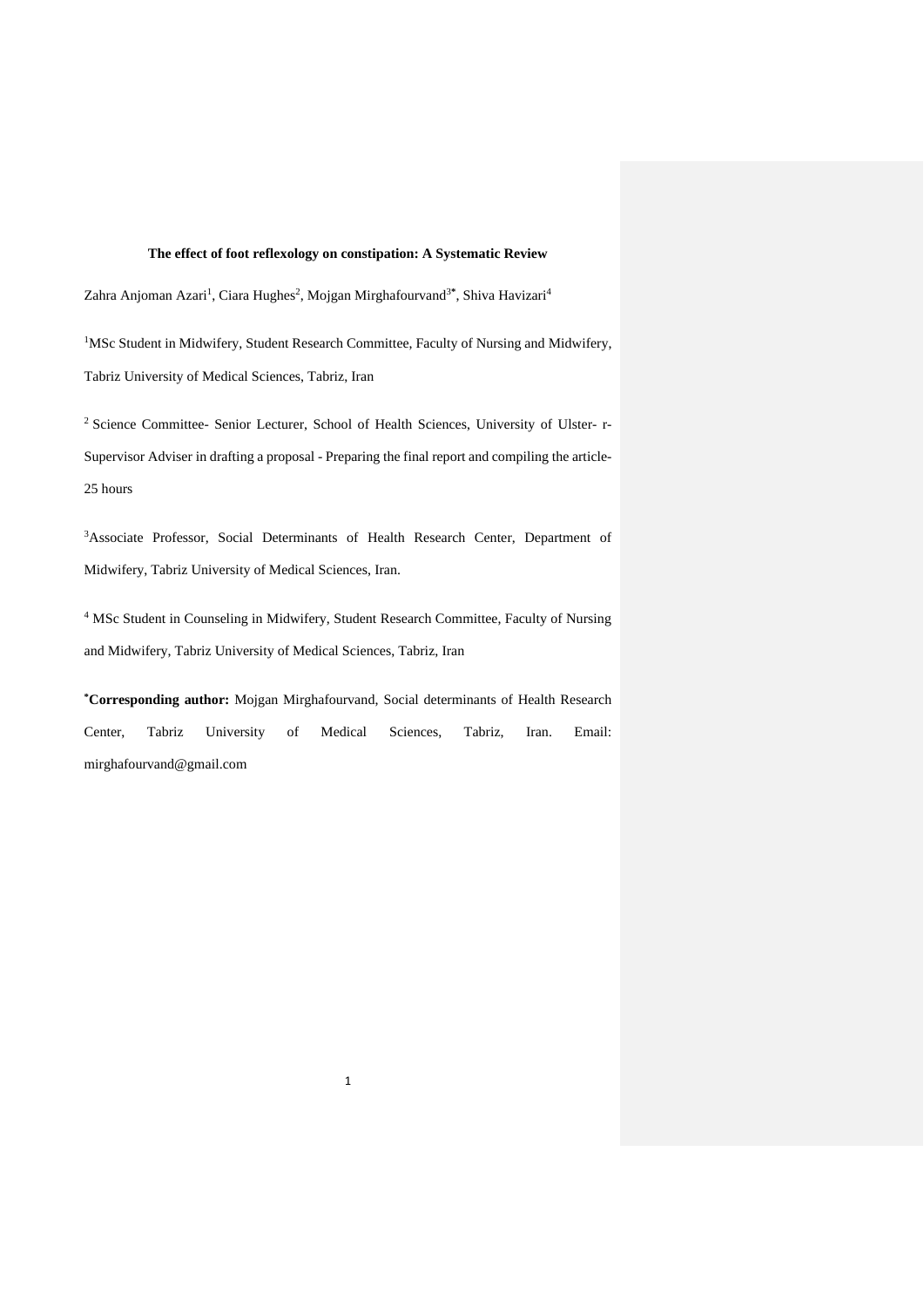# **Abstract**

**Objectives:** Reflexology is an ancient healing method and a popular type of Complementary and Alternative Medicine (CAM) used for improving constipation symptoms.

**Design:** Systematic review and meta-analysis.

# **Materials and Methods**

## **Search methods**

All parallel clinical trials evaluating the effect of foot reflexology on constipation symptoms (as the primary outcomes) will be reviewed in a wide range of medical conditions. The PICO framework was used as a tool to search for articles. Nine electronic databases were systematically searched to detect any relevant Randomized Clinical Trials (RCTs).

## **Selection criteria**

The methodological quality of the articles was independently assessed by two authors using the Cochrane Risk of Bias tool. Overall, seven studies related to a wide range of conditions were found to meet all the inclusion criteria.

#### **Data collection and analysis**

Data were extracted from the studies that met the selection criteria based on the study population, pre-defined intervention methodology and outcomes. The primary outcomes included the improvement of constipation symptoms and the frequency of bowel movements. The Standardized Mean Difference (SMD) was then measured and the 95% CI was obtained for the mean score of constipation. Random effects were reported instead of fixed effects due to the high heterogeneity.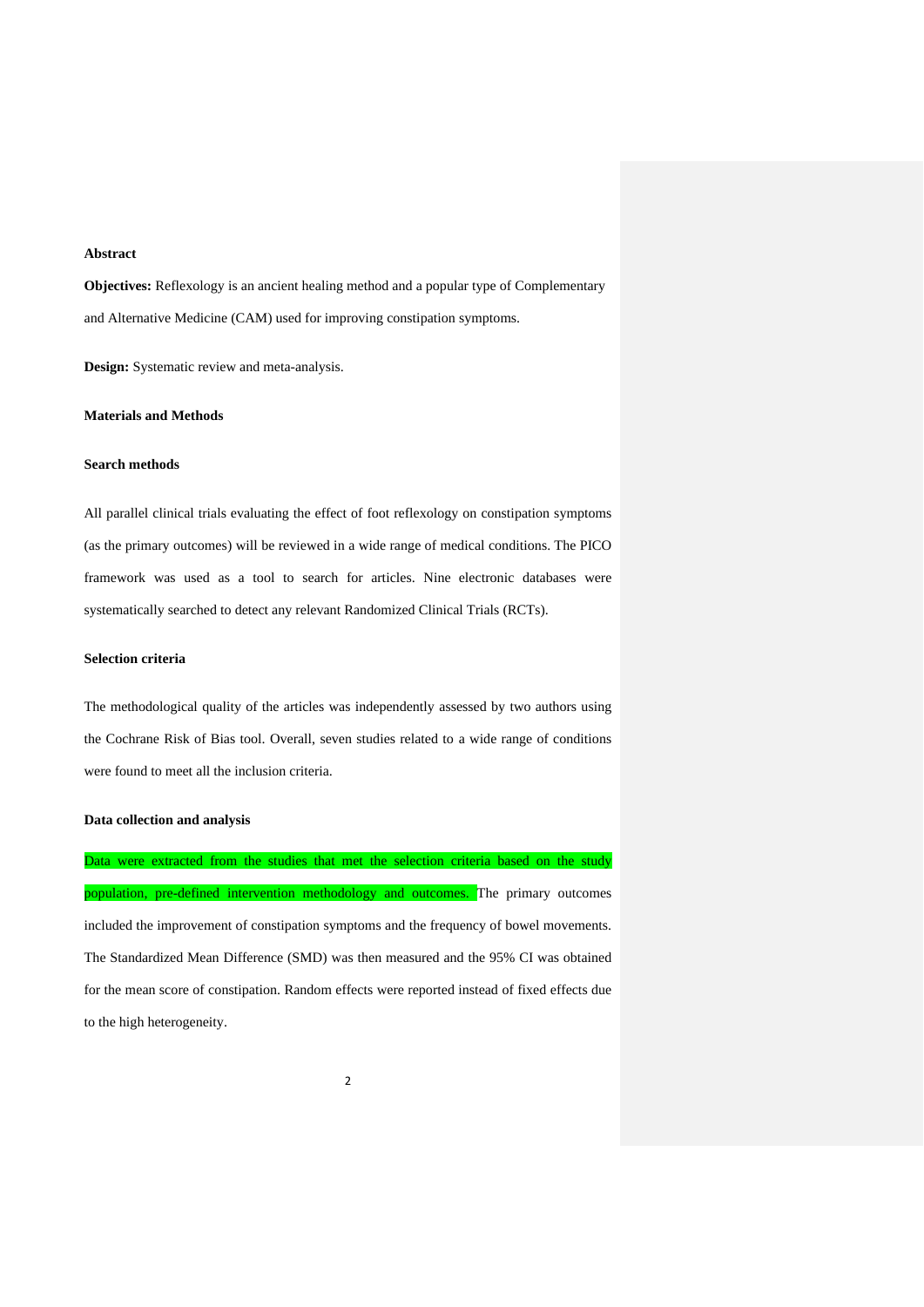# **Results**

### Assessment quality of articles

Out of the 688 articles retrieved from the databases, 667 titles, nine abstracts and 12 full texts were reviewed, and seven of the articles were ultimately included in this study, out of which six entered the meta-analysis. Two reviewers carefully assessed the included articles independently, and the studies not meeting the inclusion criteria were wholly excluded. The methodological quality of most of the trials was poor. One of the trials reported no significant differences in the severity of constipation after reflexology treatment (Tovey, 2002) and one study failed to show a significant improvement in terms of constipation frequency, stool frequency and stool consistency in the reflexology group compared to the control group (Canbulat Sahiner et al., 2017 ). One high-quality RCT (Jeanette Susan Gordon, 2007) and three other trials demonstrated the superiority of reflexology to other treatments for the improvement of constipation symptoms. The results of the meta-analysis showed that foot reflexology has a significant effect on the constipation score (SMD:-0.76; 95% CI: -1.34 to - 0.18; P<0.0001;  $I^2 = 84\%$ ).

#### **Conclusions**

Foot reflexology can effectively improve constipation symptoms; however, clinical trials with better designs are recommended due to the high diversity in the study methods.

KeyWords: Foot reflexology, foot massage, constipation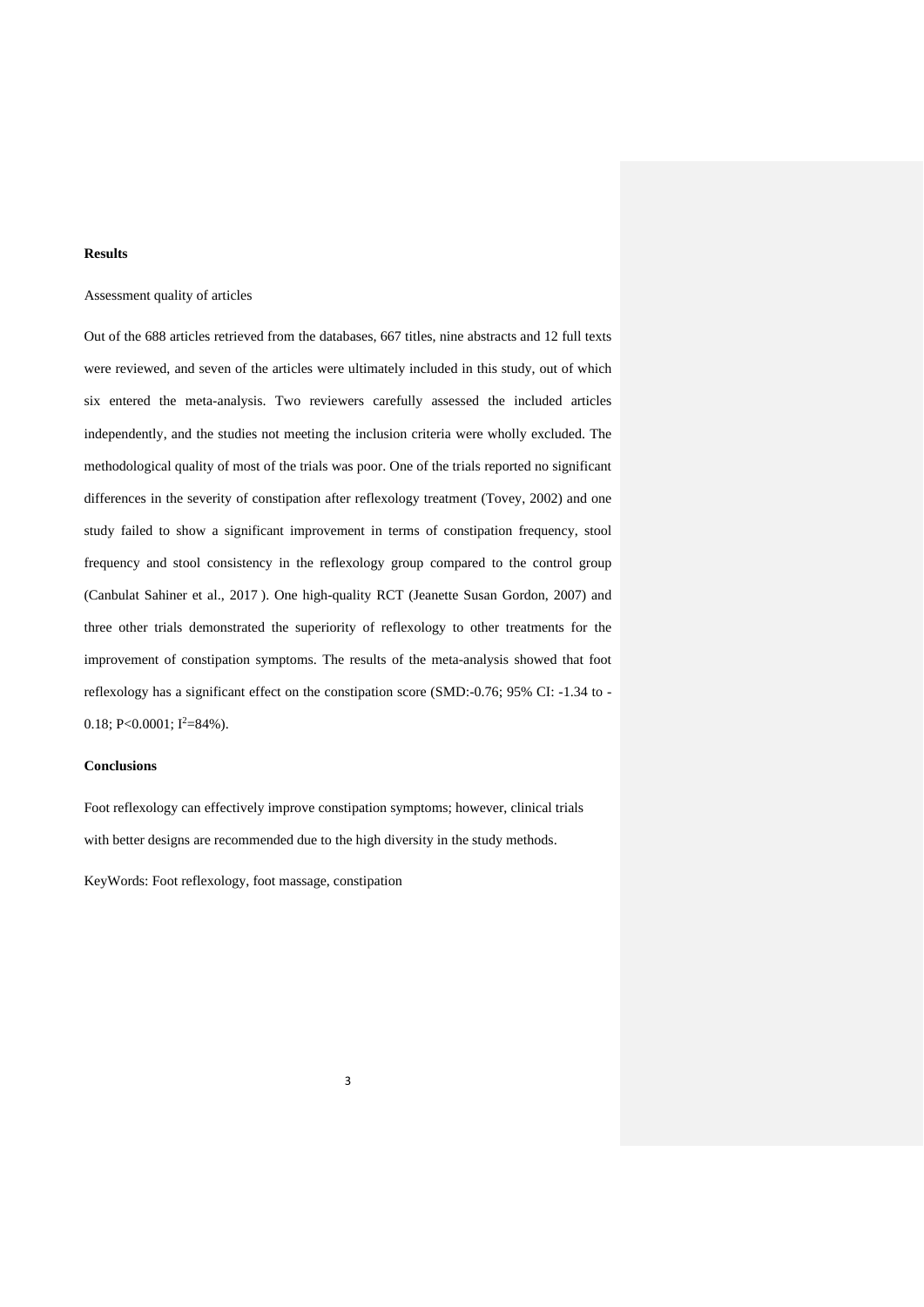# **INTRODUCTION**

Reflexology is an ancient healing method [\(1\)](#page-13-0), and a popular type of Complementary and Alternative Medicine (CAM) that can be easily applied even by the patient and has little chance of side-effects [\(2\)](#page-13-1). In this method, the feet (often the foot sole) represent the entire body and applying controlled pressure on particular reflex zones on the feet can stimulate their interconnected internal organs [\(3\)](#page-13-2). The purpose of this treatment is to create balance in the function of the body systems [\(4\)](#page-13-3); by its medical definition, the purpose is to facilitate homeostasis [\(5\)](#page-13-4). Constipation is a common gastrointestinal disorder in both adults and children [\(6\)](#page-13-5). The prevalence of constipation is reported to be as high as 30% in the general population [\(7\)](#page-13-6).

Constipation is associated with a lower quality of life [\(8\)](#page-13-7) and some undesirable symptoms [\(9\)](#page-13-8) and is generally divided into a primary (idiopathic) and a secondary type. Primary constipation is also categorized as: (1) Normal transit, (2) Slow transit, which indicates a prolonged transit time in the colon, and (3) Dyssynergic constipation, referring to an abnormal rectal discharge or functional impairment with no anatomical or physiological etiology [\(10\)](#page-13-9). Secondary constipation may be associated with endocrine, metabolic or neurologic diseases or may be due to the continuous use of laxatives and other drugs [\(10-12\)](#page-13-9).

The first-line treatment of constipation involves increasing dietary fiber and fluid consumption and proper laxative use [\(13,](#page-13-10) [14\)](#page-13-11). Nevertheless, laxatives are expensive and have some side-effects [\(15\)](#page-13-12). As a CAM, reflexology has been used to improve constipation symptoms [\(4\)](#page-13-3). Previous systematic reviews on the subject have merely used abdominal massage or hand reflexology. Some high-quality CTs have measured the effect of foot reflexology on constipation symptoms. The present systematic review was conducted to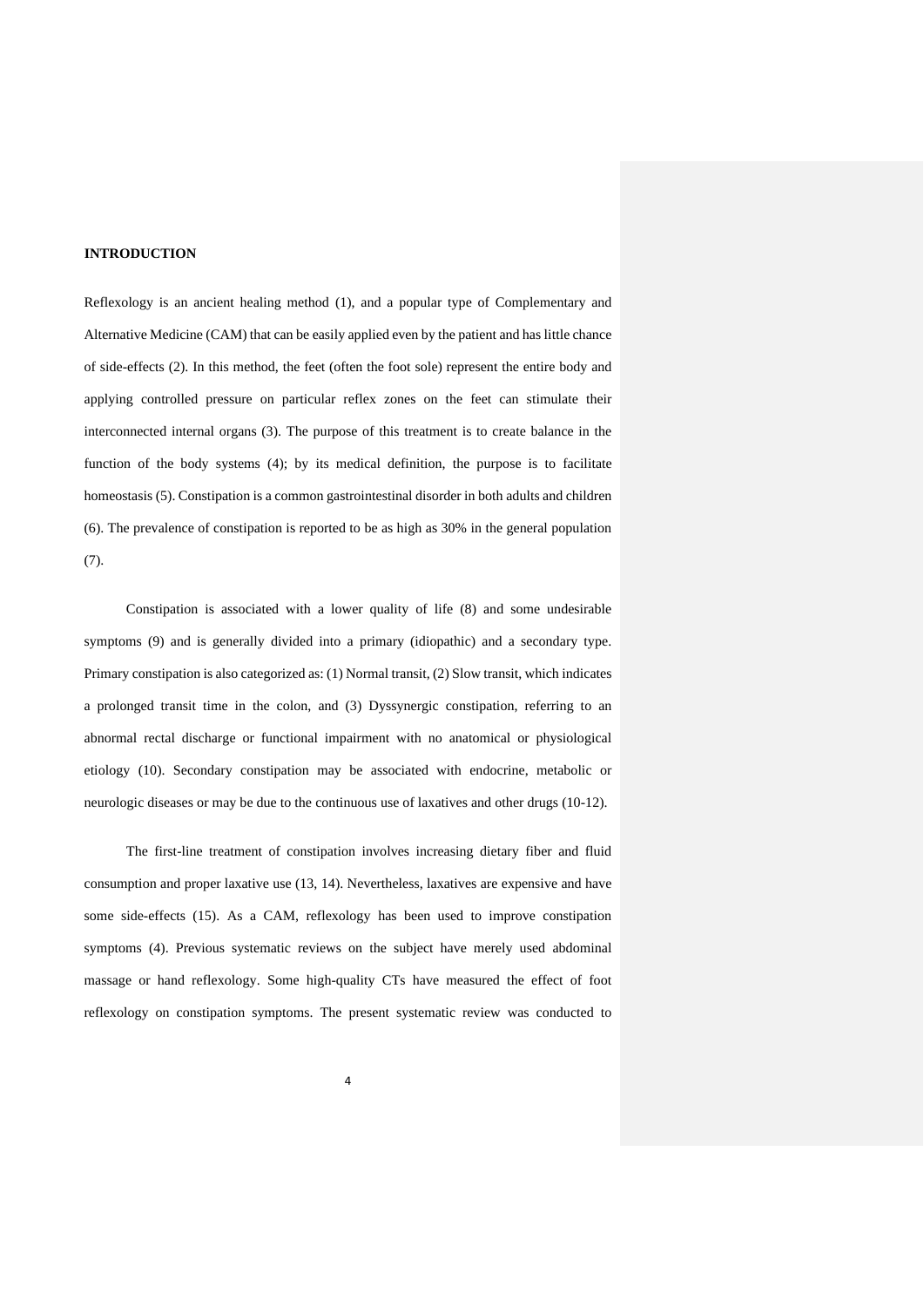critically evaluate the data from RCTs of foot reflexology as a treatment for constipation due to any medical condition.

### **Materials and Methods**

## **Study selection**

Randomized, controlled, clinical trials evaluating the effect of foot reflexology on constipation symptoms were included in this systematic review. The English databases systematically searched included PubMed, Cochrane Library, Web of Science, Embase, Google Scholar and Scopus and the Iranian databases included Scientific Information Database and Magiran, which were all searched for articles published from November 2017 to February 2018 without time limitations. The PICO framework was used as the article search tool. The 'Population' consisted of pediatric, adult or older patients with a diagnosis of constipation receiving foot reflexology. The population was compared with 'Controls' receiving other treatments. The 'Intervention' consisted of foot reflexology. The primary 'Outcome' in this study consisted of constipation symptoms, which were measured using the Modified Constipation Assessment Scale (MCAS), the Constipation Assessment Scale (CAS), which is a two-part questionnaire inquiring about children's defecation characteristics, the Clayden Constipation Questionnaire (CCQ) and the Bristol Stool Scale. The MESH terminology used in the search included "foot reflexology" OR "foot massage" combined with "constipation". According to this search, there were no systematic reviews of clinical trials on the effect of foot reflexology on constipation in whatever conditions. Overall, seven studies met all the inclusion criteria.

Two independent reviewers selected the studies according to the pre-defined inclusion and exclusion criteria. The exclusion criteria for the study consisted of: (1) The absence of a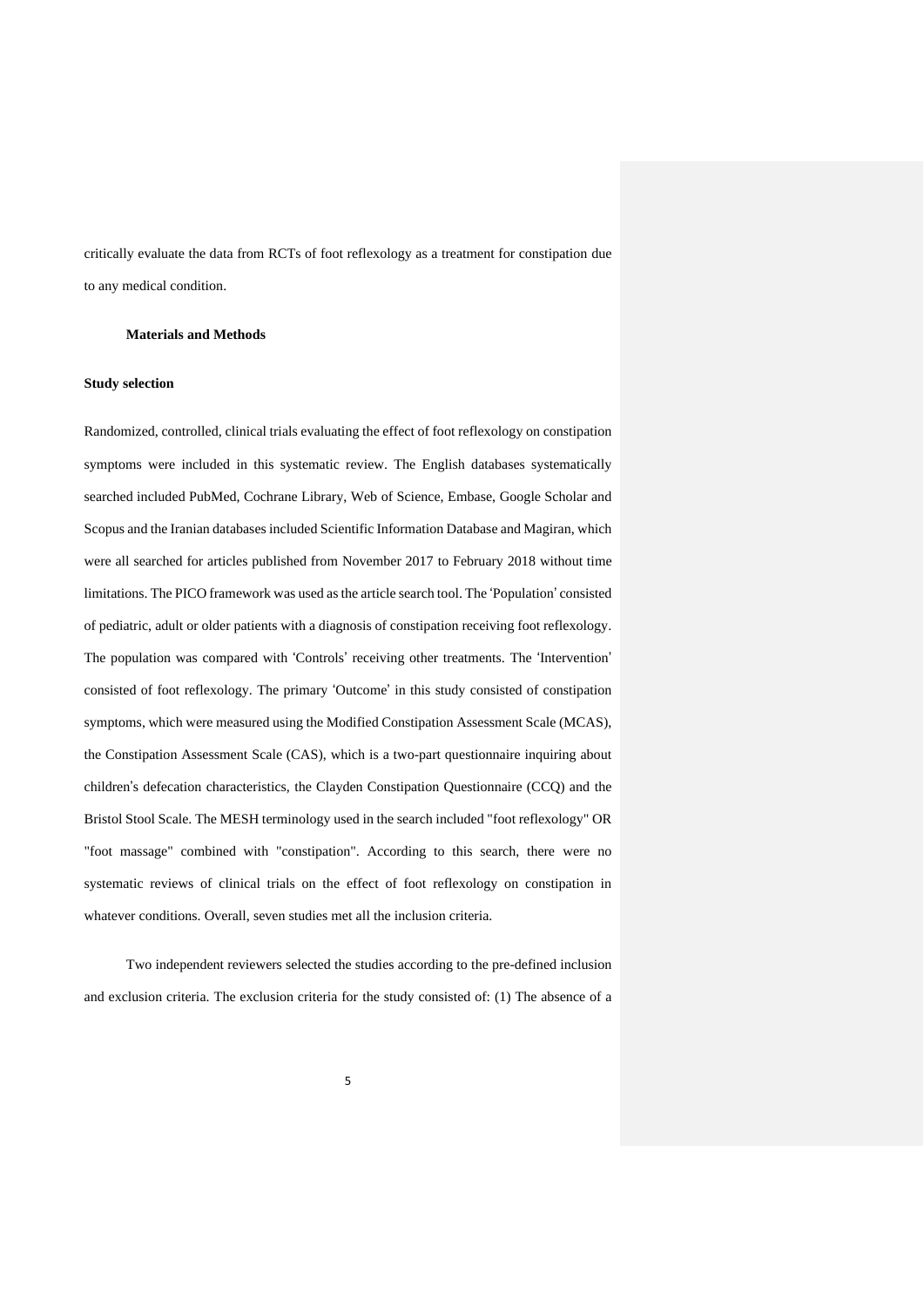control group; (2) Receiving any other type of reflexology or massage treatment other than foot reflexology.

## **Data extraction**

A pre-specified form was used for the data extraction that gathered the author's name, year of publication, type of clinical trial, country, participant characteristics, age range, number of participants in the foot reflexology and control groups, measurement tools, follow-up time, treatment regimen and results .

### **Assessment of risk of bias**

The methodological quality of the articles was assessed independently by two reviewers using the Cochrane Risk of Bias tool [\(16\)](#page-14-0) and disagreements regarding the extracted data were resolved by a third researcher. The methodological information extracted for the assessment of internal validity included sequence generation, allocation concealment, blinding of the participants or personnel, number and reasons for participant's loss to follow up and use of validated outcome measures [\(17\)](#page-14-1).

### **Data synthesis and analysis**

The pooled standardized mean difference (SMD) and 95% confidence interval (CI) were calculated for the mean score of constipation. Heterogeneity was assessed using the Cochrane Q-test and the Higgins  $I^2$  index [\(18\)](#page-14-2). Random effect was reported instead of fixed effect due to the high heterogeneity.

Whenever more than ten studies are entered into a meta-analysis, the possibility of publication bias should also be investigated [\(19\)](#page-14-3). The present study did not need to report any publication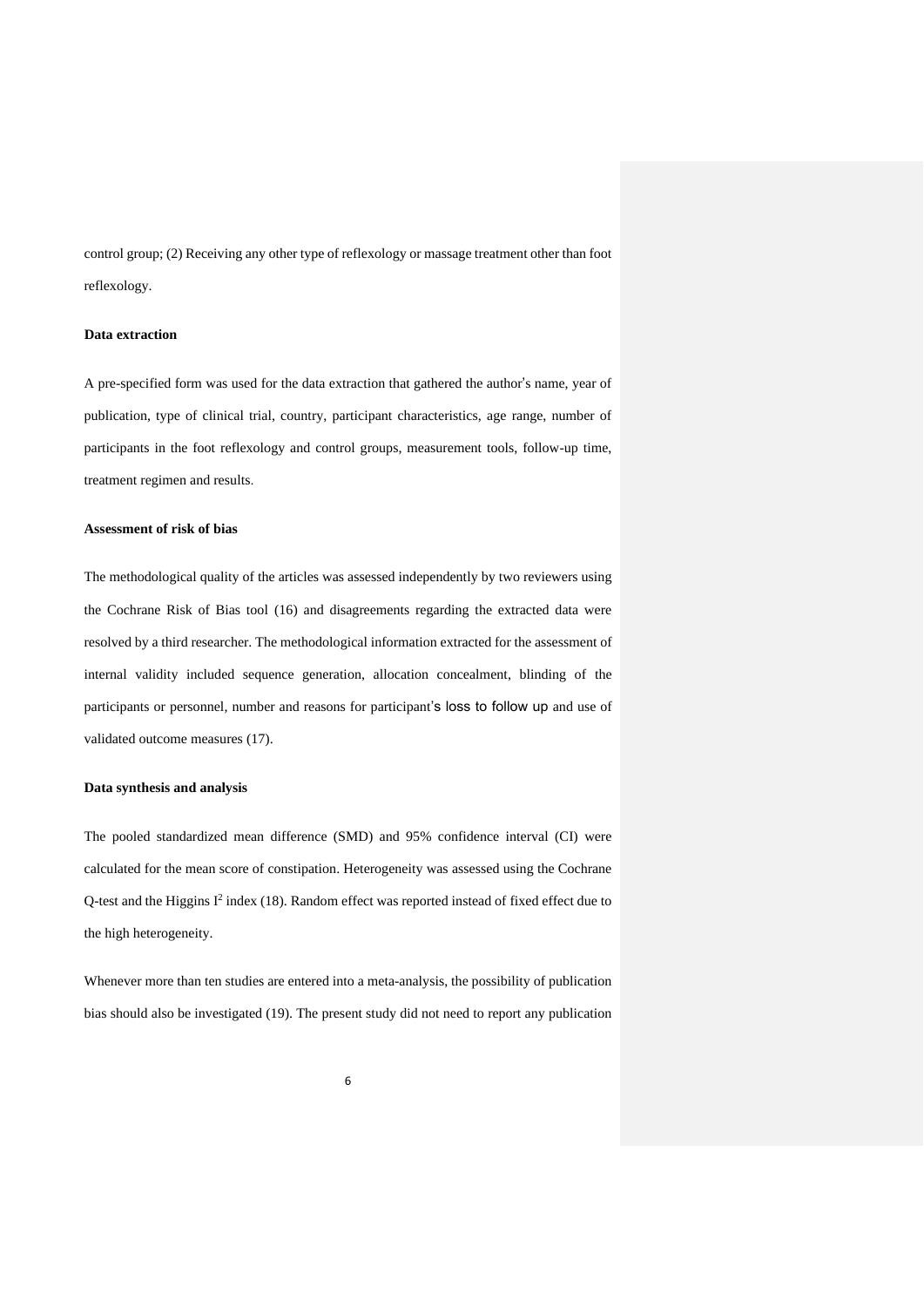bias due to the small number of analyzed studies. The meta-analysis was conducted using RevMan 5.0 (Cochrane Collaboration, Copenhagen, Denmark).

### **Results**

The search led to the retrieval of 688 articles. After reviewing the article titles or abstracts, the full text of 12 potentially eligible studies was evaluated and five articles were excluded for the following reasons: (1) Absence of a control group; (2) Being descriptive; (3) The participants receiving another type of reflexology (abdominal massage or other type of massage). Finally, seven articles were entered into this study, and a total of 539 participants were consequently analyzed and each study's sample size varied. The trials were carried out in different countries and their treatment period ranged from six days to twelve weeks (Fig. 1).

### *Risk of bias results*

In assessing the methodological quality of the included studies, more than 50% had a low risk of bias for random sequence generation and selective outcome reporting. Three studies reported the method of generating allocation sequences (using a table of random numbers and a computer), but there were no notes of random allocation concealment in them [\(20-22\)](#page-14-4). Only one study reported random allocation concealment [\(23\)](#page-14-5). Also, only one of the seven trials reported both the generation of allocation sequences (using the table of random numbers and a computer) and allocation concealment (using similar opaque envelopes); [\(24\)](#page-14-6). In regarding blinding of participant and personnel, two studies and in terms of blinding of outcome assessor and incomplete outcome data, three studies (less than 50% of all studies) had low risk of bias. In two studies participants were blinded to allocation of groups by nonspecific massage [\(21,](#page-14-7) [25\)](#page-14-8). In three studies, it was unclear whether or not the participants were blinded [\(20,](#page-14-4) [22,](#page-14-9) [26\)](#page-14-10). One trial reported that the participants were not blinded [\(24\)](#page-14-6), and at last, one study reported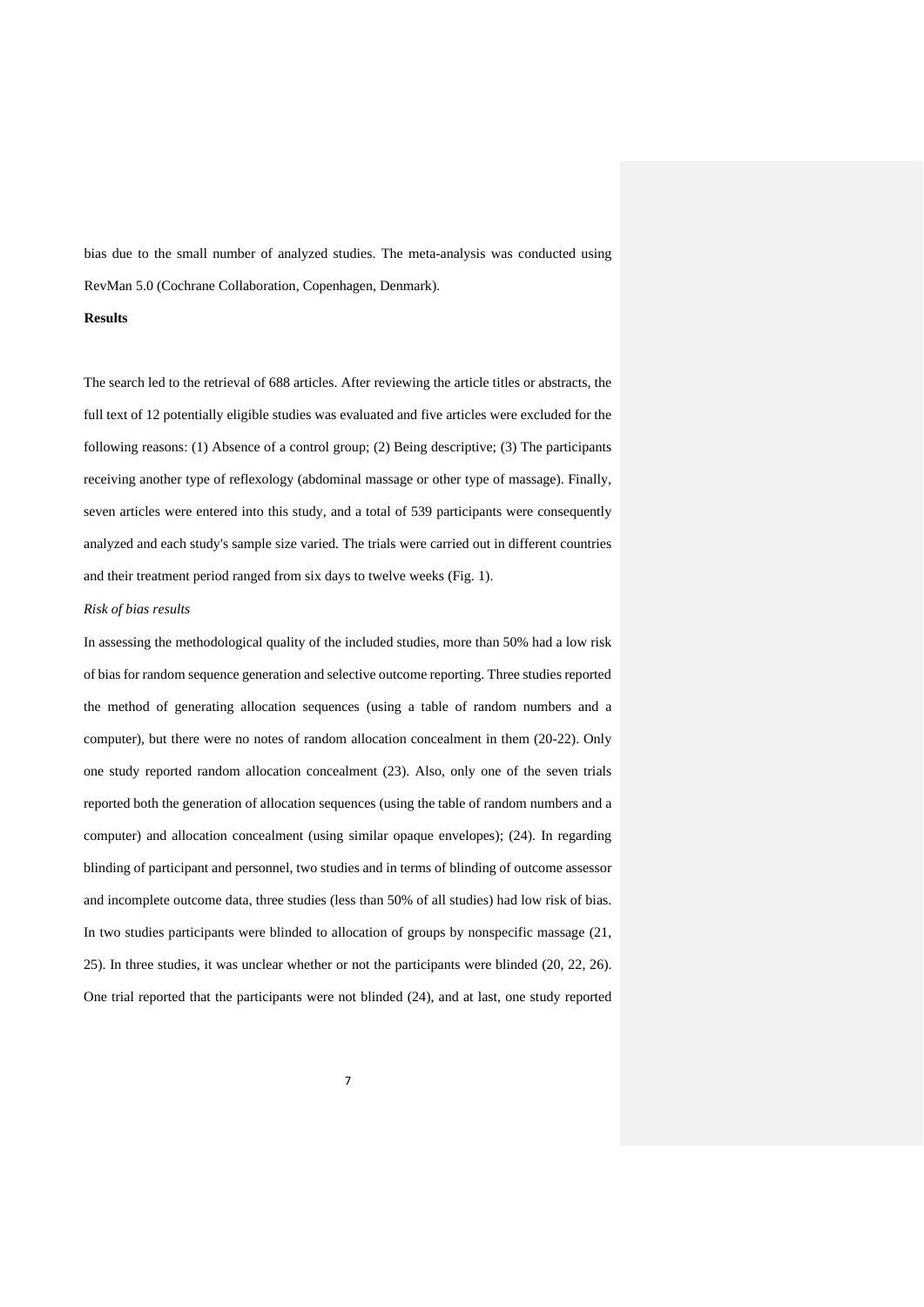assessor blinding to the group allocations within a single-blind design [\(23\)](#page-14-5); (Table 1, Figure 2). *Characteristics of included studies*

While two of the studies were conducted on women only [\(21,](#page-14-7) [26\)](#page-14-10), the five others included adults and children of both genders. The age of the participants differed from 1 to 65 years. The sample size of the studies varied from 34 [\(25\)](#page-14-8) to 184 [\(24\)](#page-14-6). The follow-up periods ranged from four to 12 weeks, and the countries of the selected studies included Iran, Turkey and the UK. The outcome measures consisted of subjective outcomes, including constipation score and stool consistency, and the objective outcome included bowel frequency. The treatments were slightly different from each other, and the overall frequency of treatment ranged from six to 84 sessions. In two of the studies, instruments such as oil or cream were used for foot massage [\(20,](#page-14-4) [22\)](#page-14-9). Instructions were given for foot massage in one of the studies [\(24\)](#page-14-6). In two studies, the control group was administered the same procedure as the intervention group except that it did not receive foot reflexology [\(21,](#page-14-7) [25\)](#page-14-8). The data collection tool used in the study by Elbasan et al. was the Modified Constipation Assessment Scale (MCAS) and the level of constipation improvement was reported as mean and standard deviation [\(20\)](#page-14-4). Ghaffari et al. [\(26\)](#page-14-10), Gillespie et al. [\(23\)](#page-14-5) and Fakhrzade et al. [\(21\)](#page-14-7), also described the constipation score using the Constipation Assessment Scale (CAS) as mean and standard deviation. Canbulat Sahiner et al. used a twopart questionnaire developed by the researchers and reported the stool number and stool consistency as categorical variables in number and percentage [\(22\)](#page-14-9). Gordon applied the Clayden Constipation Questionnaire for assessing constipation characteristics and the Bristol Stool Scale for evaluating bowel movements and reported the results as mean and standard deviation [\(24\)](#page-14-6). In all the studies, the intervention group received foot reflexology treatment. Meanwhile, in one trial, the intervention and control groups both received a neurodevelopmental treatment program [\(20\)](#page-14-4). In one trial, the control group received no treatments [\(26\)](#page-14-10). In one study, there were three study groups, and one received foot reflexology,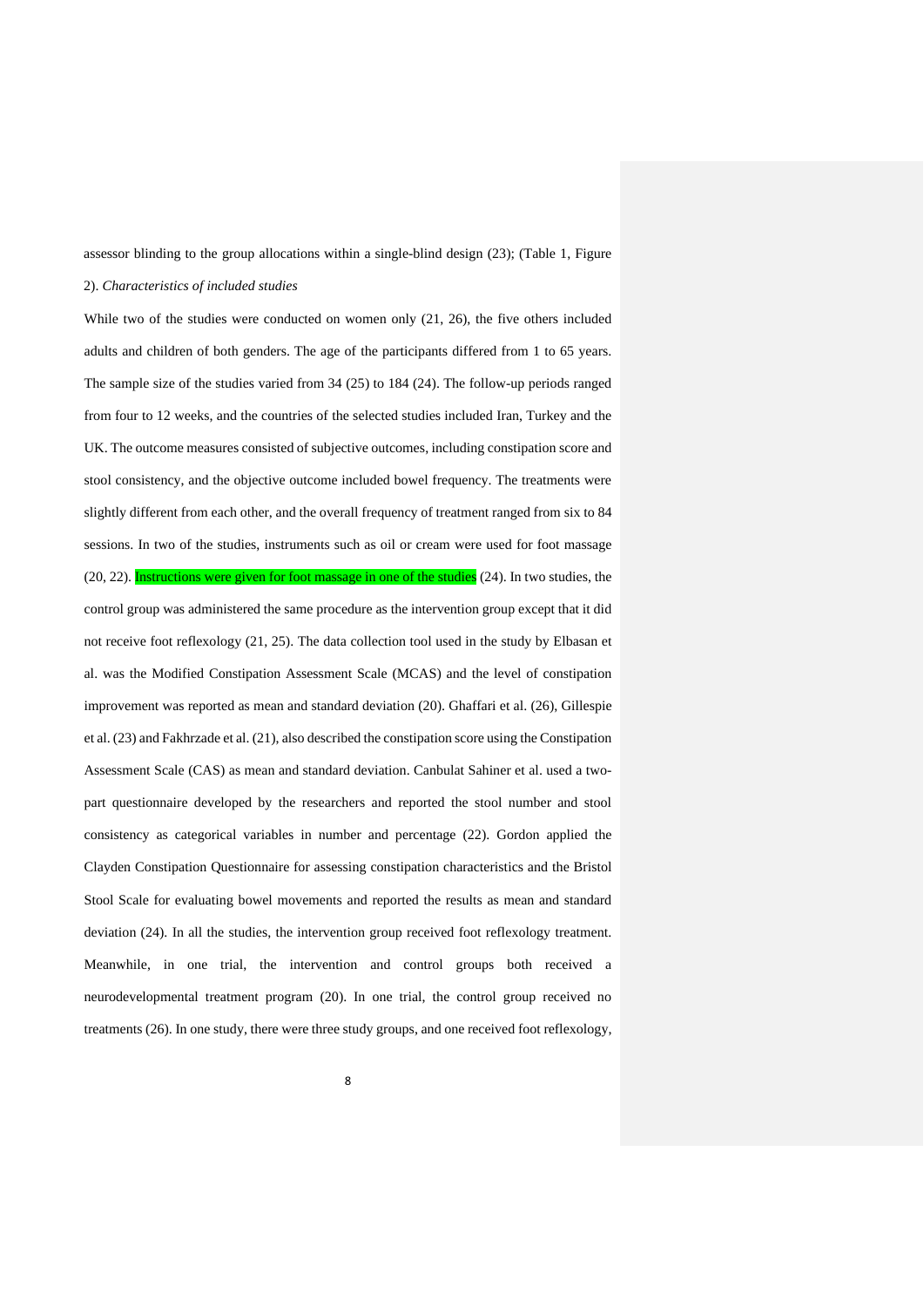the other received abdominal massage and the third one received no interventions except the routine care [\(23\)](#page-14-5). In one trial, nonspecific massage was given to the control group [\(21\)](#page-14-7). In another trial, both the intervention and control groups received toilet/diet/motivation training [\(22\)](#page-14-9), and in another trial, three groups were assessed: Group 1 (routine care), Group 2 (foot massage along with the routine care) and Group 3 (foot reflexology along with the routine care); [\(24\)](#page-14-6).

The results of the study by Elbasan et al. demonstrated that although reflexology was effective in improving the symptoms of constipation, the difference between the group receiving reflexology combined with neurodevelopmental therapy and the group receiving neurodevelopmental therapy alone was not statistically significant [\(20\)](#page-14-4). The results of the study by Ghaffari et al. showed significant differences in the mean constipation scores after reflexology [\(26\)](#page-14-10). Gillespie et al. found that constipation severity reduced significantly with foot reflexology compared to abdominal massage and routine care from days three to six after the treatment. Foot reflexology improved the symptoms of constipation better than abdominal massage from days three to six after the treatment, but the difference was not statistically significant. There were significant differences between foot reflexology and abdominal massage in comparison with routine care in terms of constipation symptoms from days three to six after the intervention [\(23\)](#page-14-5). According to the results of a study by Fakhrzade et al., the difference was significant in the severity of constipation between the foot reflexology and nonspecific massage groups [\(21\)](#page-14-7). The results of Tovey's trial did not show significant differences in constipation improvement between the foot reflexology and control groups [\(25\)](#page-14-8).

The Results of the study by Canbulat Sahiner et al. showed no significant differences in terms of defecation frequency and defecation consistency between the foot reflexology and control groups [\(22\)](#page-14-9). Gordon et al. conducted a study with three groups, including the control group, the massage group and the reflexology group, and showed that bowel frequency and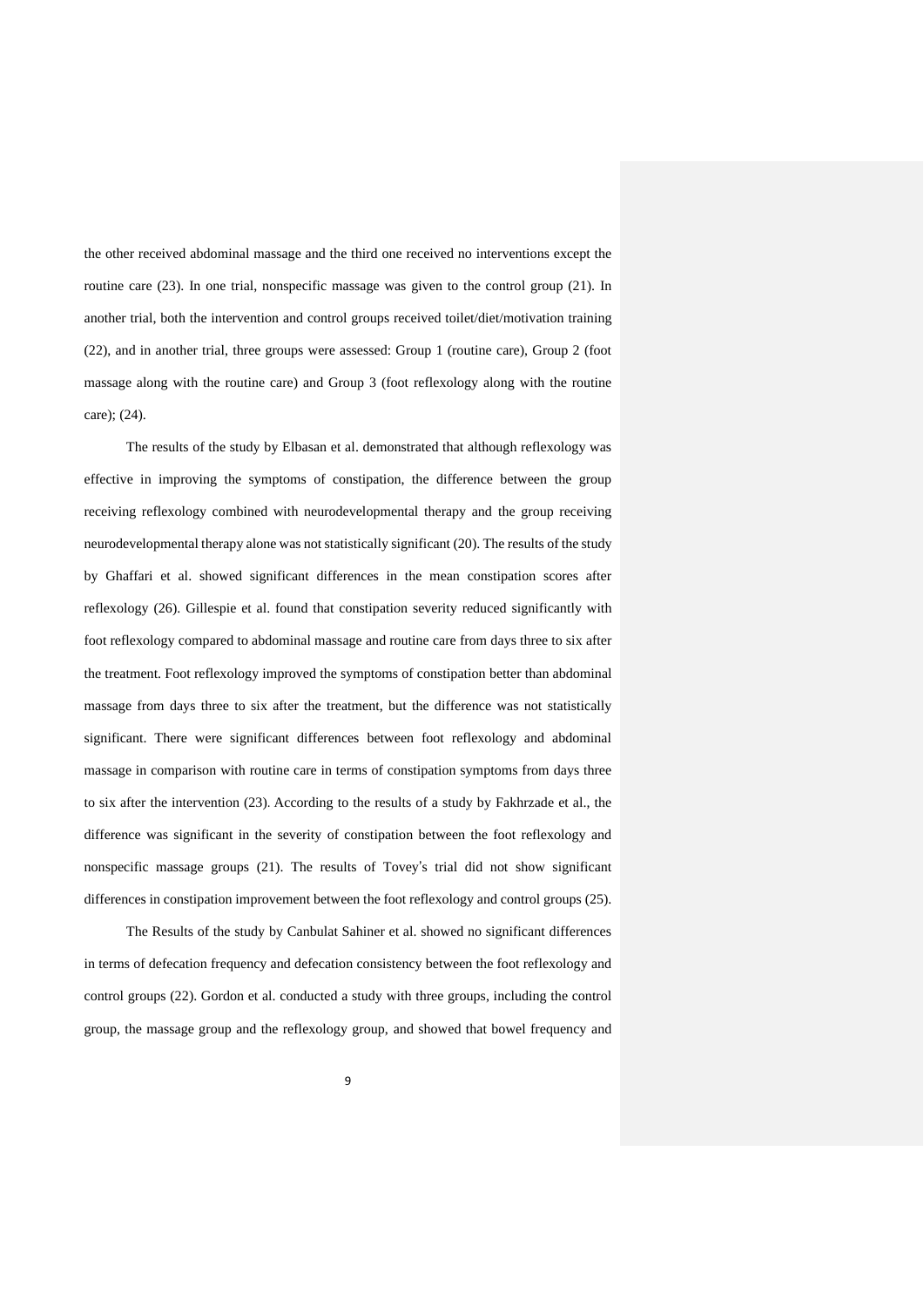constipation score and sub-scores (soiling, pain, medicine use, general health and behavior), differed significantly between the groups. In that study, bowel frequency differed from baseline in all the groups, but the greatest improvement was observed in the reflexology group. There was also a significant difference between the reflexology and control groups but no significant differences between the massage and control groups. There was also a significant difference between the reflexology and massage groups in terms of the total constipation score, although the bowel frequency scores did not differ significantly between them [\(24\)](#page-14-6) (Table 2).

### *Result of meta-analysis*

The pooled SMD using the random effect model for the foot reflexology group compared to the control group was -0.76 (95% Confidence Interval: -1.34 to -0.18; P=0.010). A significant heterogeneity was observed ( $I^2 = 84\%$ , P<0.0001). Publication bias was not assessed.

## **Discussion**

The analysis of the data from seven studies showed that foot reflexology is associated with significant improvements in subjective outcomes, including constipation scores and stool consistency; however, foot reflexology did not result in a significant improvement in bowel frequency as an objective outcome. The quality of most included studies was not high.

The results of this review study can be compared with the results of previous studies, even though there were no systematic reviews of studies conducted on the effect of foot reflexology on constipation symptoms compared to other treatments. Cherniack conducted a systematic review entitled "The use of complementary and alternative medicine to treat constipation in the elderly" and included a study by S. Woodward on 19 participants receiving 35-45-min sessions of foot reflexology every week, in which ten of the participants showed improvements in colon transit time after the intervention [\(11\)](#page-13-13). Wang et al. and Hussain et al. performed systematic reviews that included a single-blind trial on reflexology conducted by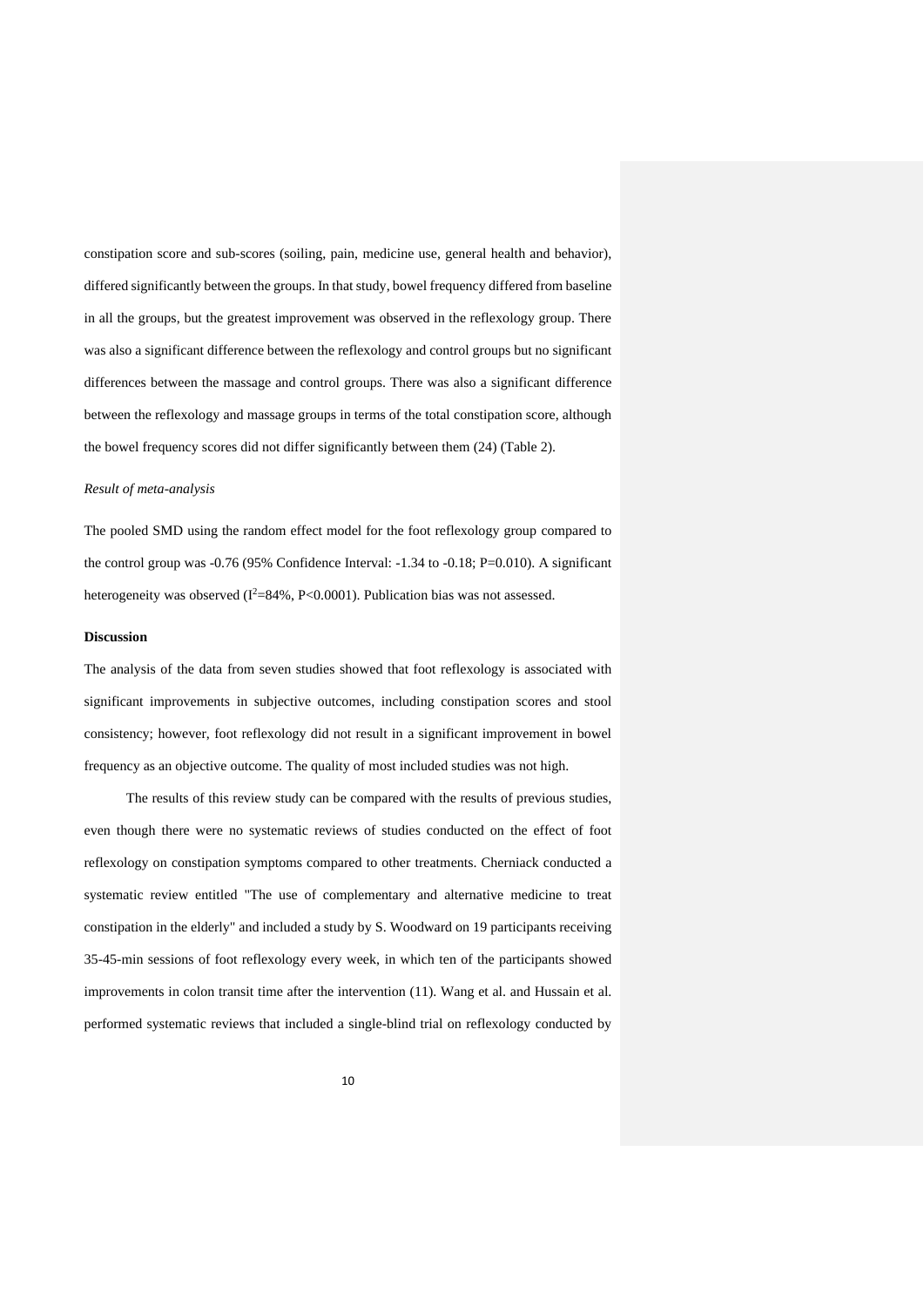Tovey that evaluated the effectiveness of reflexology on the irritable bowel syndrome. These systematic reviews demonstrated that no statistically significant changes were observed either within or between the reflexology and sham foot massage groups in that study  $(27, 28)$  $(27, 28)$ .

The primary treatment options [\(10\)](#page-13-9), for constipation often include non-medical treatments [\(8\)](#page-13-7). Although certain types of laxatives have some benefits for constipation symptoms, they have some side-effects when used in the long term [\(29-31\)](#page-14-13). Reflexology is a popular type of CAM and an ancient healing method, [\(32\)](#page-14-14) that is commonly used in clinical practice and has become increasingly prevalent in various health care areas [\(33\)](#page-14-15). Song et al. (2015) performed a systematic review on self-administered foot reflexology in patients with chronic health conditions and included three Randomized Controlled Trials (RCTs) and one before-after study. The results of the studies included on self-administered foot reflexology in patients with chronic conditions such as type-2 diabetes, hypertension or urinary incontinence showed insufficient evidence to determine the treatment effectiveness [\(34\)](#page-14-16). Nonetheless, most of the cases claimed that reflexology was free of side-effects [\(3\)](#page-13-2). Zeng et al. carried out a systematic review entitled "Complementary and Alternative Medicine in Hospice and Palliative Care" and included 17 studies, with two of them evaluating the efficacy of reflexology in improving the QoL. In one of the studies, 12 patients were randomly divided into two groups to receive reflexology or placebo treatment. The study evaluated constipation and several other symptoms in both groups, and a short-term improvement was reported in terms of QoL and constipation in them [\(35\)](#page-15-0).

#### **Strengths and limitations**

The strengths of the present study include being among the first systematic reviews and meta-analyses of foot reflexology for improving constipation symptoms. Previous systematic studies have reviewed the effects of abdominal massage on constipation. In addition, the present study considered objective outcomes in addition to subjective outcomes for this review.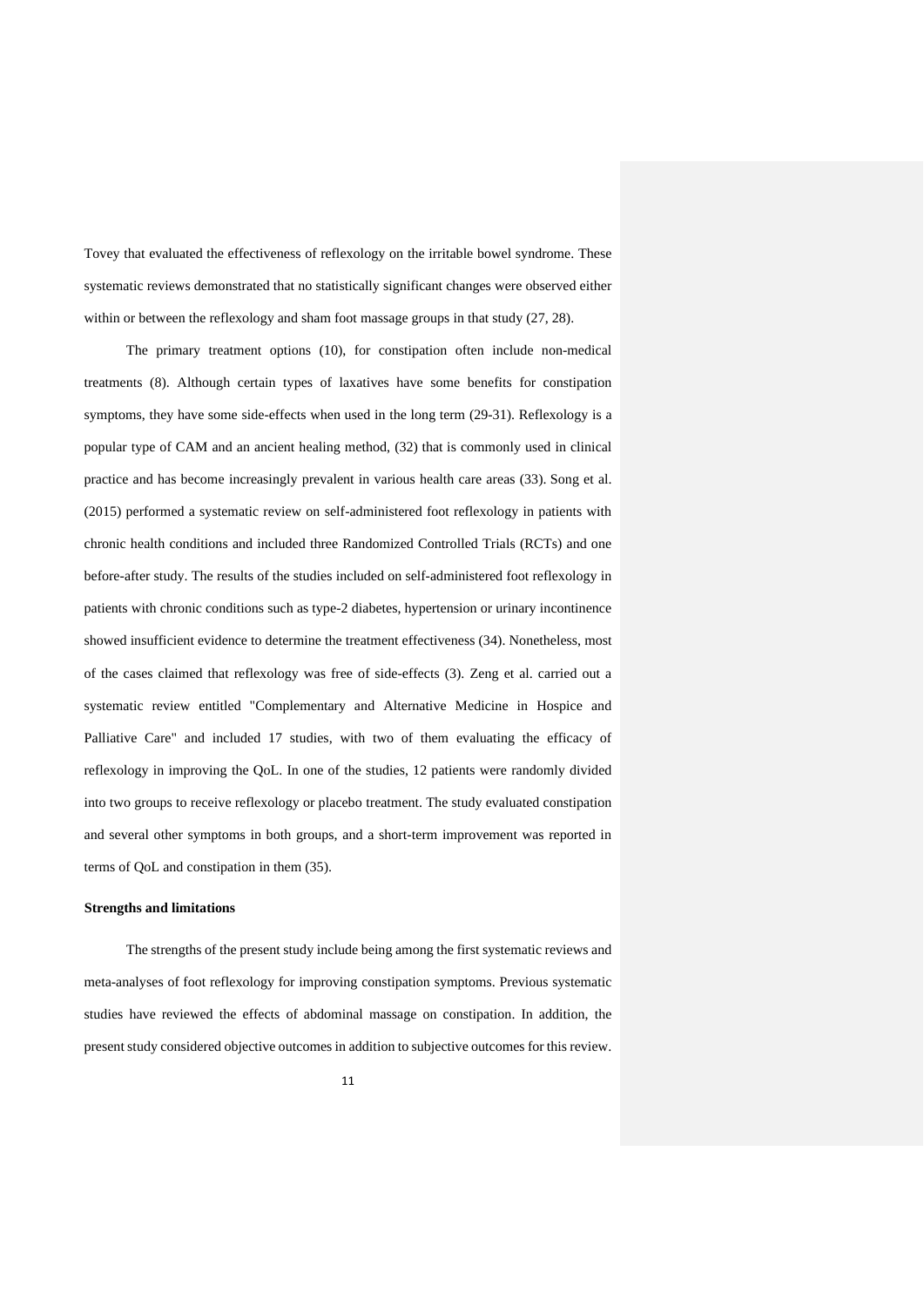According to the existing literature, foot reflexology is an appropriate integrative treatment for symptom alleviation in patients with constipation; however, further research is needed for the review of the style of reflexology applied using well-designed and high-quality RCTs [\(36\)](#page-15-1),

The limitations of this systematic review include the trials using different types of controls depending on what they consider 'foot reflexology' or the control groups of the studies receiving another type of CAM (such as abdominal massage or nonspecific foot massage). In addition, the nature of this intervention is such that blinding the participants and performers is difficult. Sham reflexology is one example of the methods used to blind the participants on foot reflexology; however, these methods yield mixed results due to their uncertain reliability as a placebo. Most of the measurement tools used in the studies were subjective. A few studies used objective measurement tools, such as bowel movement or stool frequency forms. Also, even though the major English and Persian databases were searched comprehensively, studies published in other languages are missing on the subject.

### **Conclusion and future research**

This study reviewed the effectiveness of foot reflexology in relieving constipation symptoms. Although the majority of the assessed articles in this review showed the effectiveness of foot reflexology for constipation symptom relief, due to the poor quality of the articles, there is no sufficient evidence to judge the effectiveness of foot reflexology on the improvement of constipation symptoms. Better-designed randomized, controlled, clinical trials are therefore recommended to compare the effect of foot reflexology on constipation symptoms with other treatments, such as massage or standard treatments. Randomization, allocation concealment and proper blindness of the participants, performers and outcome assessors are essential for higher-quality trials. Valid tools to measure the outcomes should also be considered. Finally,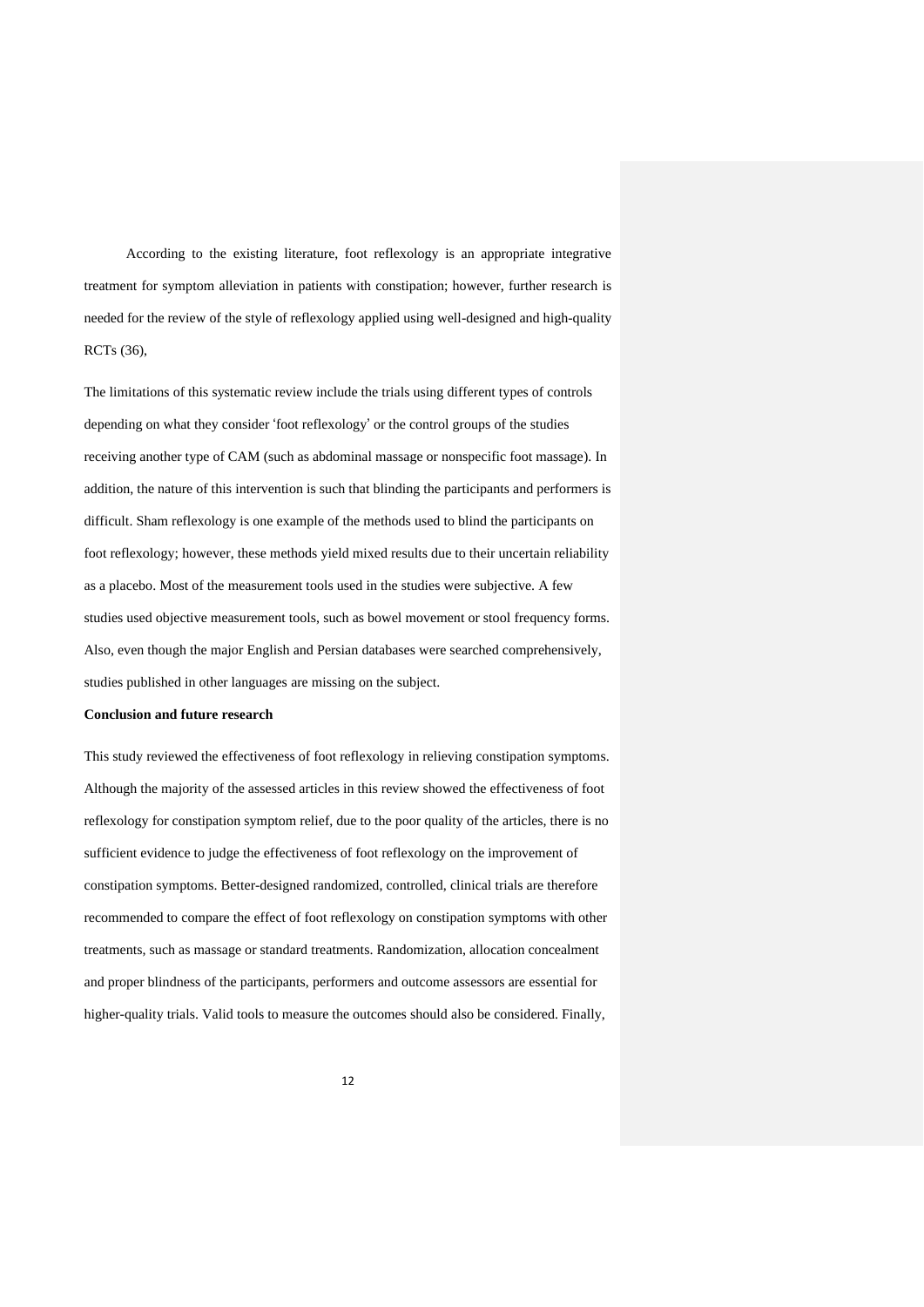it is necessary for all authors to include international standard statements such as the

CONSORT statement in reports of their trial results.

#### **Declarations**

# **Conflict of interests**

The authors declare that they have no conflicts of interest with regard to the research, authorship and/or publication of this article.

### **Funding**

The authors received no financial support for the research, authorship, and/or publication of

### this paper.

## **Ethical approval**

No need for ethical approval

#### **Guarantor**

No guarantor

# **Contributor ship**

ZAA, SH, CH and MM (corresponding author) participated in the study designing. ZAA and SH searched the literature and selected studies, extracted data, assessed quality, and drafted the manuscript. CH and MM (corresponding author) revised the draft and all authors read and approved the final version of the manuscript.

### **Acknowledgements**

No acknowledgements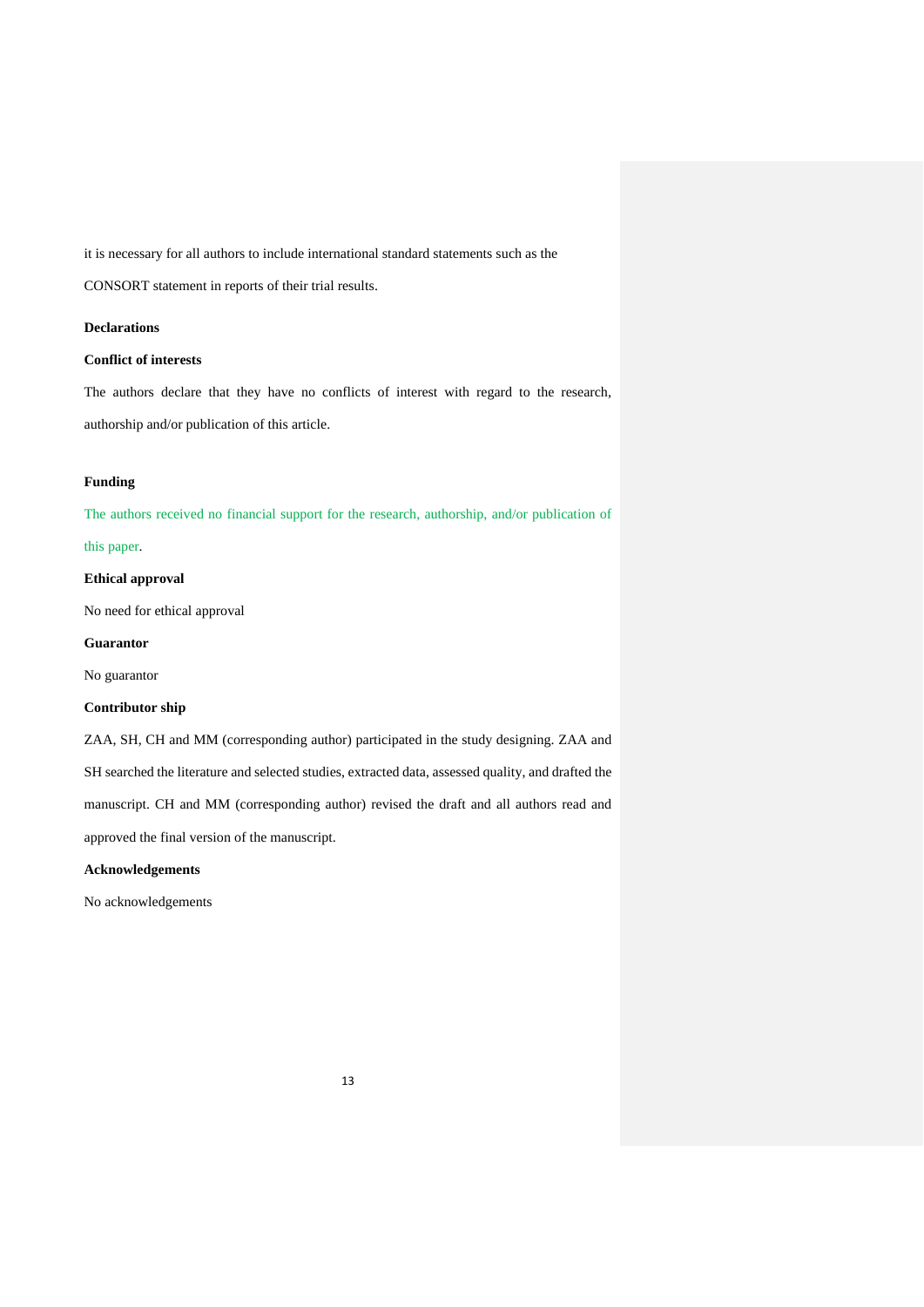### **References**

<span id="page-13-0"></span>1. Ernst E, Posadzki P, Lee MS. Reflexology: an update of a systematic review of randomised clinical trials. Maturitas. 2011;68(2):116-20. Epub 2010/11/30. doi: 10.1016/j.maturitas.2010.10.011. PubMed PMID: 21111551.

<span id="page-13-1"></span>2. Zhai J, Mu W, Si J, Li Y, Zhao C, Shang H, et al. Acupuncture for constipation in patients with stroke: protocol of a systematic review and meta-analysis. BMJ Open [Internet]. 2018 2018/03//; 8(3):[e020400 p.]. Available from:<http://europepmc.org/abstract/MED/29602854>

<http://europepmc.org/articles/PMC5884333?pdf=render>

### <http://europepmc.org/articles/PMC5884333>

https://doi.org/10.1136/bmjopen-2017-020400.

<span id="page-13-2"></span>3. Ernst E. Is reflexology an effective intervention? A systematic review of randomised controlled trials. The Medical journal of Australia. 2009;191(5):263-6. Epub 2009/09/11. PubMed PMID: 19740047.

<span id="page-13-3"></span>4. Hughes CM, Krirsnakriengkrai S, Kumar S, McDonough SM. The effect of reflexology on the autonomic nervous system in healthy adults: a feasibility study. Alternative therapies in health and medicine. 2011;17(3):32-7. Epub 2011/12/15. PubMed PMID: 22164810.

<span id="page-13-4"></span>5. Bishop E, McKinnon E, Weir E, Brown DW. Reflexology in the management of encopresis and chronic constipation. Paediatric nursing [Internet]. 2003; 15(3):[20-1 pp.]. Available from: [http://onlinelibrary.wiley.com/o/cochrane/clcentral/articles/974/CN-00436974/frame.html.](http://onlinelibrary.wiley.com/o/cochrane/clcentral/articles/974/CN-00436974/frame.html)

<span id="page-13-5"></span>6. van den Berg MM, Benninga MA, Di Lorenzo C. Epidemiology of childhood constipation: a systematic review. The American journal of gastroenterology. 2006;101(10):2401-9. Epub 2006/10/13. doi: 10.1111/j.1572-0241.2006.00771.x. PubMed PMID: 17032205.

<span id="page-13-6"></span>7. Cullen G, O'Donoghue D. Constipation and pregnancy. Best practice & research Clinical gastroenterology. 2007;21(5):807-18. Epub 2007/09/25. doi: 10.1016/j.bpg.2007.05.005. PubMed PMID: 17889809.

<span id="page-13-7"></span>8. Rungsiprakarn P, Laopaiboon M, Sangkomkamhang Ussanee S, Lumbiganon P, Pratt Jeremy J. Interventions for treating constipation in pregnancy. Cochrane Database of Systematic Reviews [Internet]. 2015; (9). Available from: [http://onlinelibrary.wiley.com/doi/10.1002/14651858.CD011448.pub2/abstract.](http://onlinelibrary.wiley.com/doi/10.1002/14651858.CD011448.pub2/abstract)

<span id="page-13-8"></span>9. Bradley CS, Kennedy CM, Turcea AM, Rao SSC, Nygaard IE. Constipation in Pregnancy: Prevalence, Symptoms, and Risk Factors. Obstetrics & Gynecology. 2007;110(6):1351-7. doi: 10.1097/01.AOG.0000295723.94624.b1. PubMed PMID: 00006250-200712000-00022.

<span id="page-13-9"></span>10. Lee-Robichaud H, Thomas K, Morgan J, Nelson Richard L. Lactulose versus Polyethylene Glycol for Chronic Constipation. Cochrane Database of Systematic Reviews [Internet]. 2010; (7). Available from: [http://onlinelibrary.wiley.com/doi/10.1002/14651858.CD007570.pub2/abstract.](http://onlinelibrary.wiley.com/doi/10.1002/14651858.CD007570.pub2/abstract)

<span id="page-13-13"></span>11. Cherniack EP. Use of complementary and alternative medicine to treat constipation in the elderly. Geriatrics and Gerontology International. 2013;13(3):533-8. doi: 10.1111/ggi.12023.

12. Nanji Kashmira S, Ahmed B, Awan S, Qidwai W, Hamid S. Fiber and bulking agents for the treatment of chronic constipation. Cochrane Database of Systematic Reviews [Internet]. 2012; (2). Available from: [http://onlinelibrary.wiley.com/doi/10.1002/14651858.CD009656/abstract.](http://onlinelibrary.wiley.com/doi/10.1002/14651858.CD009656/abstract)

<span id="page-13-10"></span>13. Anderson AS. Dietary factors in the aetiology and treatment of constipation during pregnancy. British journal of obstetrics and gynaecology. 1986;93(3):245-9. Epub 1986/03/01. PubMed PMID: 3008805.

<span id="page-13-11"></span>14. Derbyshire EJ, Davies J, Detmar P. Changes in bowel function: pregnancy and the puerperium. Dig Dis Sci. 2007;52(2):324-8. Epub 2007/01/11. doi: 10.1007/s10620-006-9538-x. PubMed PMID: 17211700.

<span id="page-13-12"></span>15. Tytgat G, Heading R, Müller‐Lissner S, Kamm M, Schölmerich J, Berstad A, et al. Contemporary understanding and management of reflux and constipation in the general population and pregnancy: a consensus meeting. Alimentary pharmacology & therapeutics. 2003;18(3):291-301.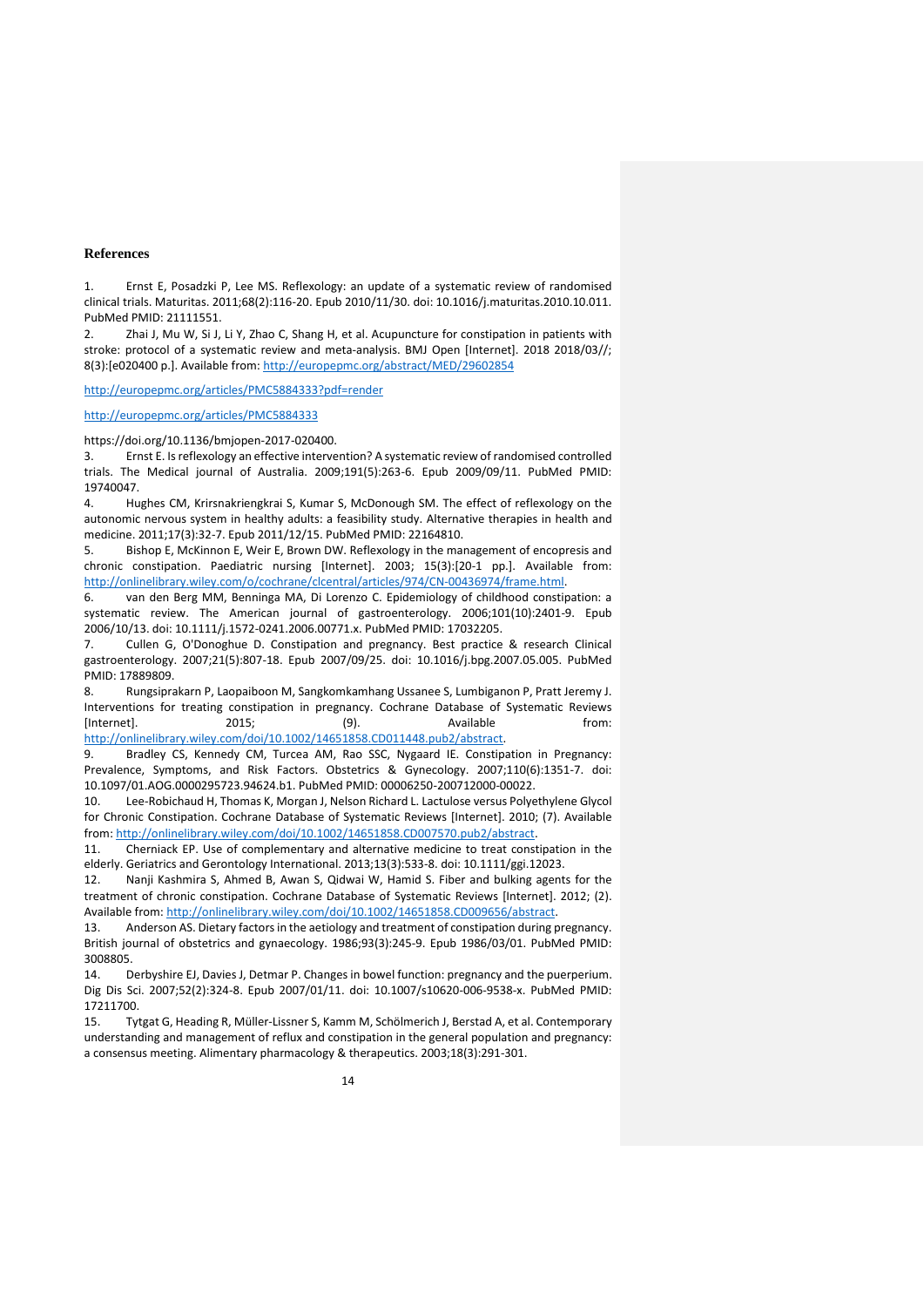<span id="page-14-23"></span><span id="page-14-22"></span><span id="page-14-21"></span><span id="page-14-20"></span><span id="page-14-19"></span><span id="page-14-18"></span><span id="page-14-17"></span><span id="page-14-0"></span>16. Higgins JP, Green S. Cochrane handbook for systematic reviews of interventions 5.1. 0. The Cochrane Collaboration. 2011:33-49.

<span id="page-14-1"></span>17. Higgins JPT, Altman DG, Gøtzsche PC, Jüni P, Moher D, Oxman AD, et al. The Cochrane Collaboration's tool for assessing risk of bias in randomised trials. BMJ. 2011;343:d5928. doi: 10.1136/bmj.d5928.

<span id="page-14-2"></span>18. Higgins JPT, Thompson SG, Deeks JJ, Altman DG. Measuring inconsistency in meta-analyses. BMJ (Clinical research ed). 2003;327(7414):557-60. doi: 10.1136/bmj.327.7414.557. PubMed PMID: 12958120.

<span id="page-14-3"></span>19. Song F, Hooper L, Loke Y. Publication bias: what is it? How do we measure it? How do we avoid it? Open Access Journal of Clinical Trials. 2013;2013(5):71-81.

<span id="page-14-4"></span>20. Elbasan B, Bezgin S. The effects of reflexology on constipation and motor functions in children with cerebral palsy. Pediatrics & Neonatology. 2017.

<span id="page-14-7"></span>21. Fakhrzade H, Naeeni M. EFFECT OF FOOT REFLEXOLOGY ON THE SEVERITY OF CONSTIPATION OF ELDERLY WOMEN RESIDING IN KAHRIZAK GERIATRIC NURSING HOME. The Journal of Urmia Nursing and Midwifery Faculty. 2016;13(10):825-34.

<span id="page-14-9"></span>22. Canbulat Sahiner N, Demirgoz Bal M. A randomized controlled trial examining the effects of reflexology on children with functional constipation. Gastroenterology Nursing. 2017;40(5):393-400.

<span id="page-14-5"></span>23. Gillespie M, Aydinferd S. Comparison of Effectiveness of Reflexology and Abdominal Massage on Constipation among Orthopedic Patients: A single-blind Randomized Controlled Trial. Health Sciences. 2016;5(10):33-40.

<span id="page-14-8"></span><span id="page-14-6"></span>24. Gordon JS. The Effectiveness of Reflexology as a Adjunct to Standard Treatment in Childhood Idiopathic Constipation A Single Blind Randomised Controlled Trial: Edinburgh Napier University; 2007. 25. Tovey P. A single-blind trial of reflexology for irritable bowel syndrome. Br J Gen Pract. 2002;52(474):19-23.

<span id="page-14-10"></span>26. Ghaffari F, Poor Ghaznain T, Shamsalinia A. Effect of Sole Reflex on Pregnant Women's Constipation Severity. The Iranian Journal of Obstetrics, Gynecology and Infertility. 2007;10(2):27-38. doi: 10.22038/ijogi.2007.5945.

<span id="page-14-11"></span>27. Hussain Z, Quigley E. Systematic review: complementary and alternative medicine in the irritable bowel syndrome. Alimentary pharmacology & therapeutics. 2006;23(4):465-71.

<span id="page-14-12"></span>28. Wang MY, Tsai PS, Lee PH, Chang WY, Yang CM. The efficacy of reflexology: systematic review. Journal of advanced nursing. 2008;62(5):512-20. Epub 2008/05/21. doi: 10.1111/j.1365- 2648.2008.04606.x. PubMed PMID: 18489444.

<span id="page-14-13"></span>29. Klaschik E, Nauck F, Ostgathe C. Constipation--modern laxative therapy. Supportive care in cancer : official journal of the Multinational Association of Supportive Care in Cancer. 2003;11(11):679-85. Epub 2003/09/25. doi: 10.1007/s00520-003-0525-x. PubMed PMID: 14505158.

30. Wald A. Is chronic use of stimulant laxatives harmful to the colon? J Clin Gastroenterol. 2003;36(5):386-9. Epub 2003/04/19. PubMed PMID: 12702977.

31. Stickel F, Schuppan D. Herbal medicine in the treatment of liver diseases. Digestive and liver disease : official journal of the Italian Society of Gastroenterology and the Italian Association for the Study of the Liver. 2007;39(4):293-304. Epub 2007/03/03. doi: 10.1016/j.dld.2006.11.004. PubMed PMID: 17331820.

<span id="page-14-14"></span>32. Hung A, Kang N, Bollom A, Wolf JL, Lembo A. Complementary and Alternative Medicine Use Is Prevalent Among Patients with Gastrointestinal Diseases. Digestive Diseases and Sciences. 2015;60(7):1883-8. doi: 10.1007/s10620-014-3498-3.

<span id="page-14-15"></span>33. Charlton J, Mackereth P, Tiran D, Donald G. Take me to a clinical reflexologist: An exploratory survey. Complementary therapies in clinical practice. 2011;17(2):102-6. doi: 10.1016/j.ctcp.2010.08.002.

<span id="page-14-16"></span>34. Song HJ, Choi SM, Seo HJ, Lee H, Son H, Lee S. Self-administered foot reflexology for the management of chronic health conditions: a systematic review. Journal of alternative and complementary medicine (New York, NY). 2015;21(2):69-76. Epub 2015/01/31. doi: 10.1089/acm.2014.0166. PubMed PMID: 25636044.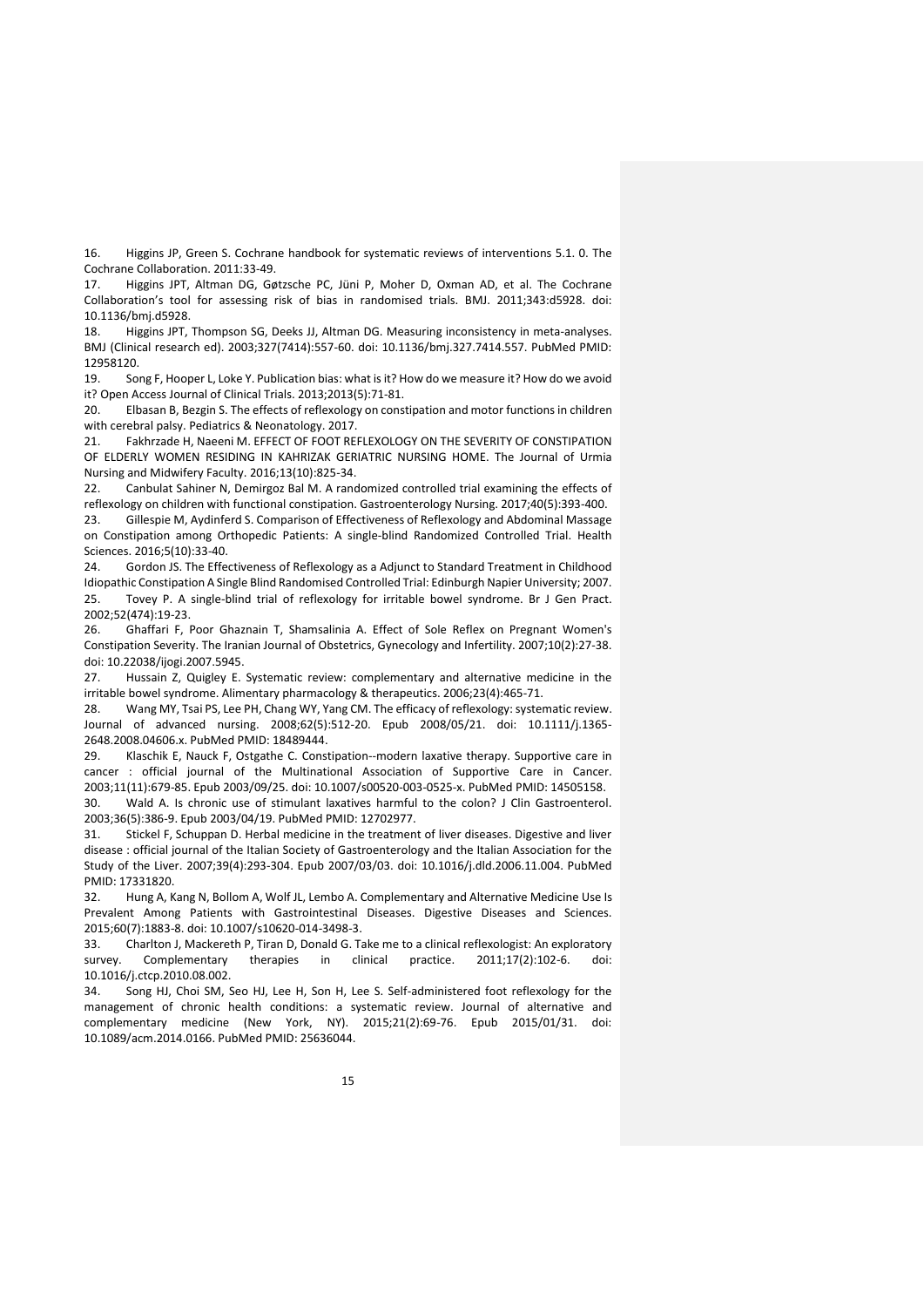<span id="page-15-0"></span>35. Zeng YS, Wang C, Ward KE, Hume AL. Complementary and Alternative Medicine in Hospice and Palliative Care: A Systematic Review. Journal of pain and symptom management. 2018;56(5):781-

<span id="page-15-1"></span>94.e4. Epub 2018/08/05. doi: 10.1016/j.jpainsymman.2018.07.016. PubMed PMID: 30076965.<br>36. McCullough J, Liddle S, Sinclair M, Close C, Hughes C. The physiological and bioch McCullough J, Liddle S, Sinclair M, Close C, Hughes C. The physiological and biochemical outcomes associated with a reflexology treatment: a systematic review. Evidence-Based Complementary and Alternative Medicine. 2014;2014.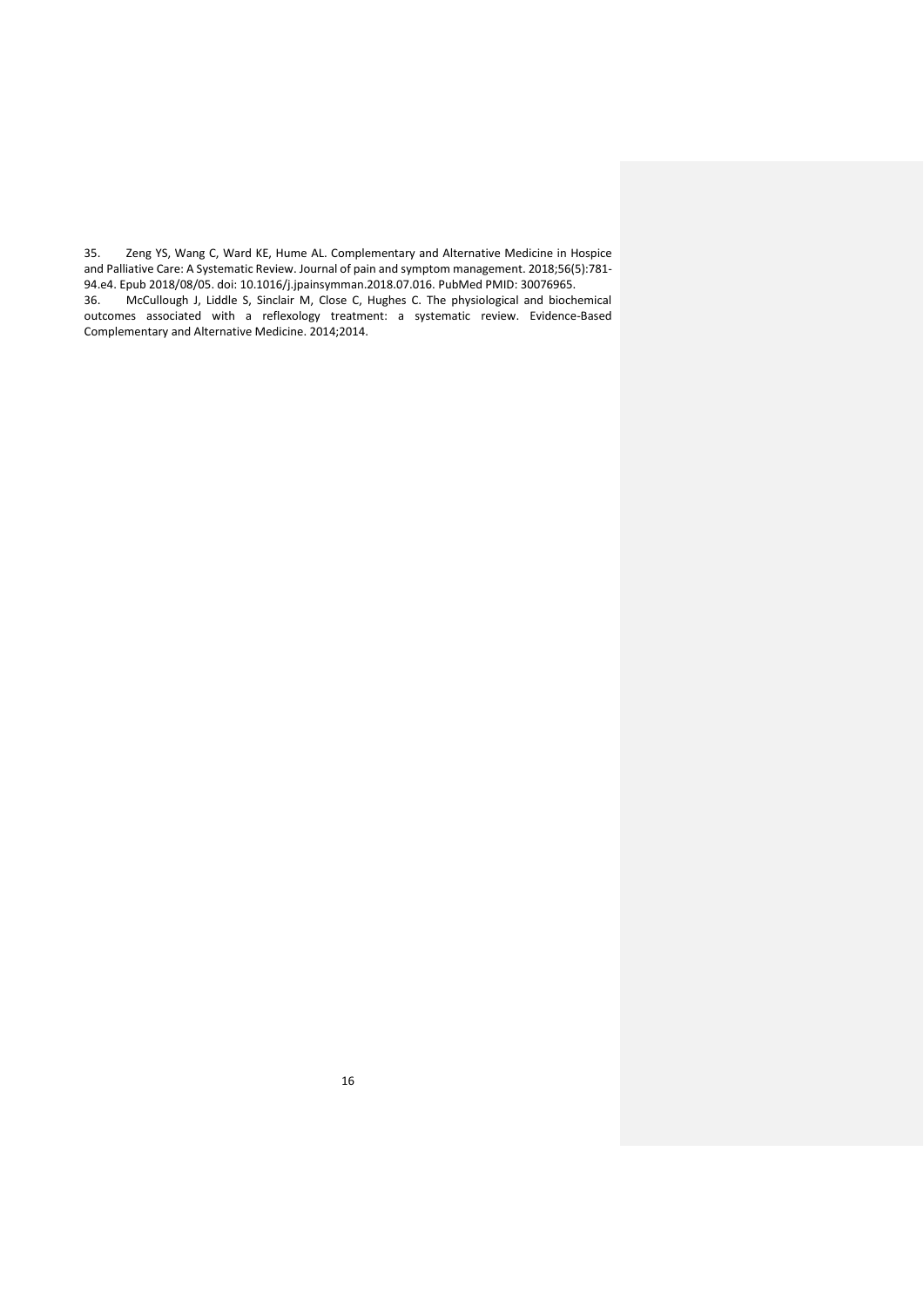

Figure 1. Figure 1 Study flow diagram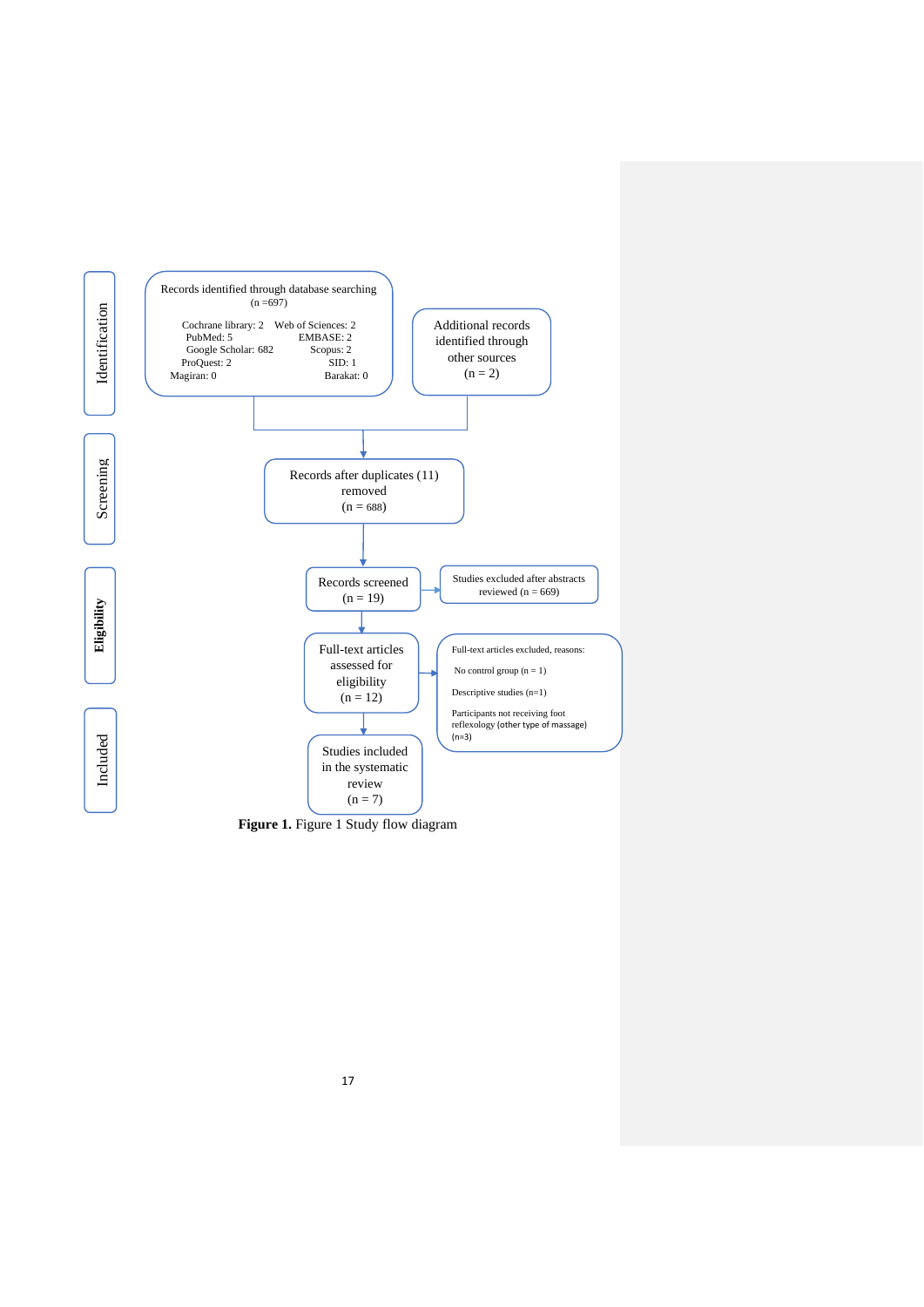



**Figure 2** Risk of bias graph and summary of all included studies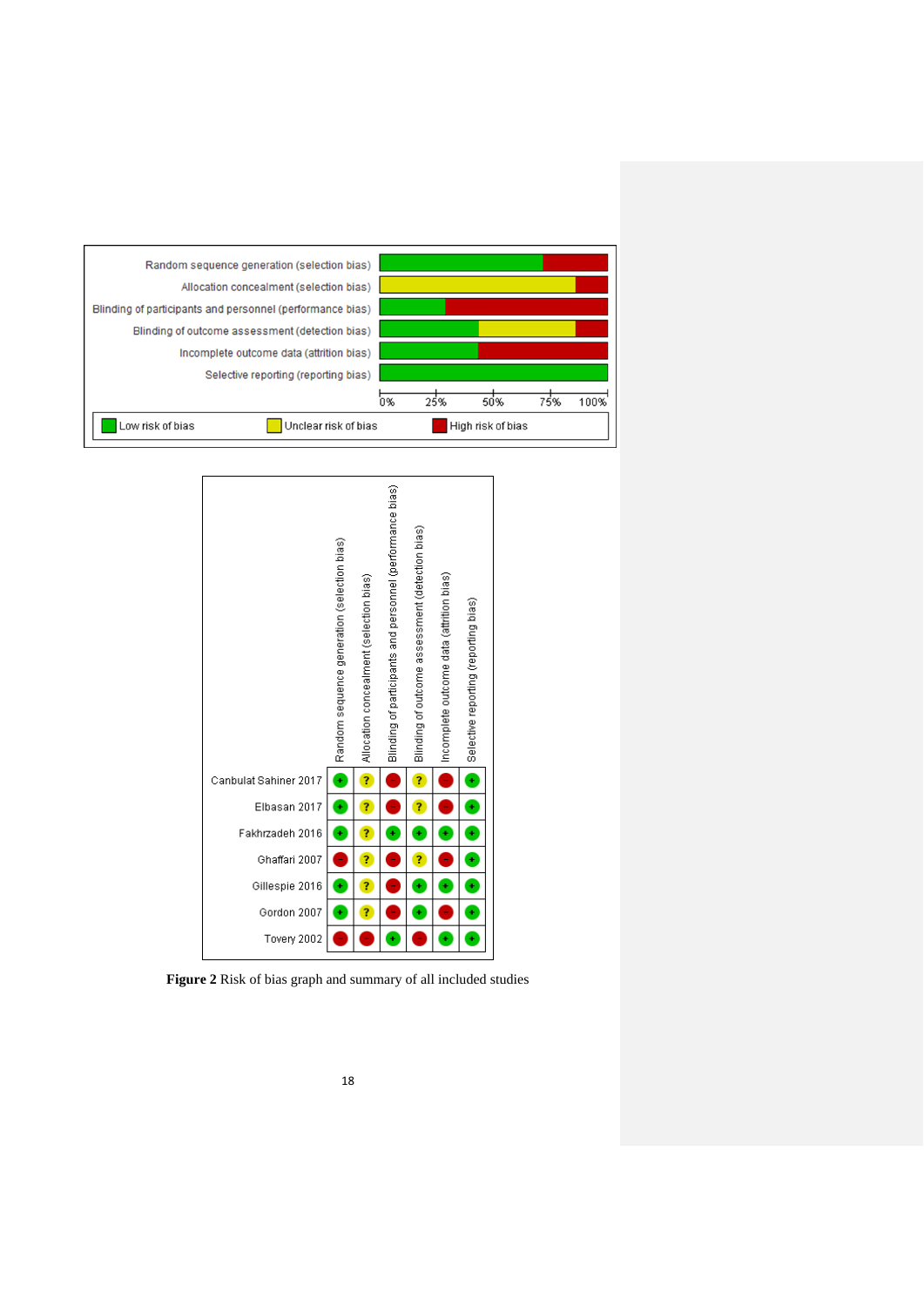

**Figure 3.** Forest plots of randomized controlled studies. The primary outcomes were improvement of constipation symptoms and frequency of bowel movements.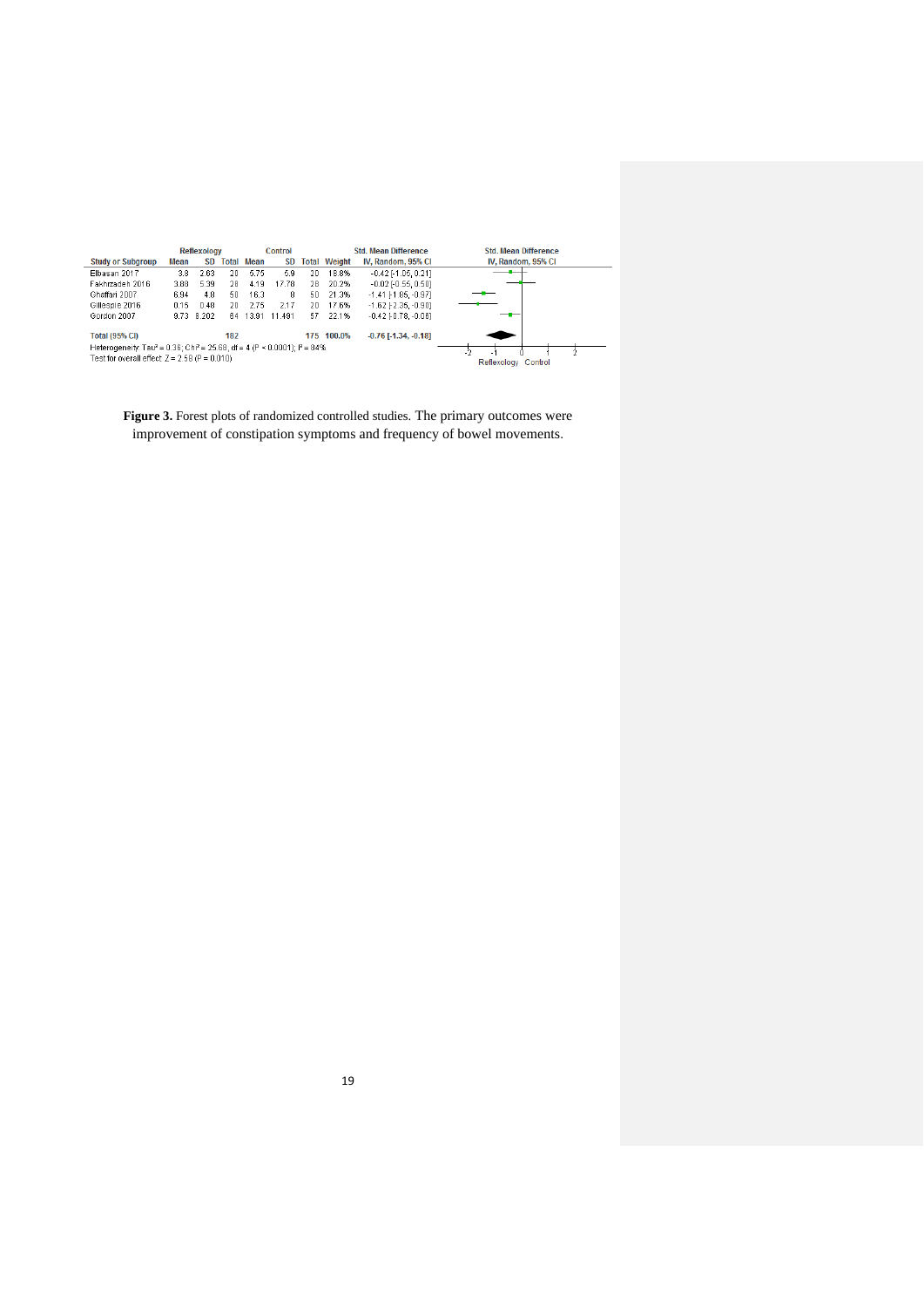| <b>Table 2.</b> Risk of bias in the included studies |                                   |                                                                                                                                                             |  |  |  |  |  |
|------------------------------------------------------|-----------------------------------|-------------------------------------------------------------------------------------------------------------------------------------------------------------|--|--|--|--|--|
|                                                      | <b>Bulent Elbasan (2017)</b>      |                                                                                                                                                             |  |  |  |  |  |
| <b>Bias</b>                                          | <b>Authors' Judgment</b>          | <b>Support for Judgment</b>                                                                                                                                 |  |  |  |  |  |
| Random sequence generation                           | Unclear risk                      | Simple random sampling was used to assign the participants into<br>two groups                                                                               |  |  |  |  |  |
| Allocation concealment                               | Unclear risk                      | No specific information was given regarding allocation<br>concealment and blinding                                                                          |  |  |  |  |  |
| Blinding the participants and personnel              | High risk                         | Open-label design                                                                                                                                           |  |  |  |  |  |
| Blinding the outcome assessors                       | Unclear risk                      | No information provided                                                                                                                                     |  |  |  |  |  |
| Incomplete outcome data                              | High risk                         | Out of 52 children, five in the control group (group 1)<br>and seven in the reflexology group (group 2) dropped out<br>(no note of the reason)              |  |  |  |  |  |
| Selective reporting                                  | High risk                         | Primary and secondary outcomes have not been reported                                                                                                       |  |  |  |  |  |
|                                                      | Ghaffari et al. (2007)            |                                                                                                                                                             |  |  |  |  |  |
| <b>Bias</b>                                          | <b>Authors' Judgment</b>          | <b>Support for Judgment</b>                                                                                                                                 |  |  |  |  |  |
| Random sequence generation                           | Low risk                          | Fitted pairs sampling method was used                                                                                                                       |  |  |  |  |  |
| Allocation concealment                               | Unclear risk                      | No specific information                                                                                                                                     |  |  |  |  |  |
| Blinding the participants and personnel              | High risk                         | No blinding of the personnel and participants                                                                                                               |  |  |  |  |  |
| Blinding the outcome assessors                       | Unclear risk                      | No specific information                                                                                                                                     |  |  |  |  |  |
| Incomplete outcome data                              | High risk                         | There were ten losses to follow-up in the control group<br>and 15 in the reflexology group (no note of the reason)                                          |  |  |  |  |  |
| Selective reporting                                  | High risk                         | Primary and secondary outcomes have not been reported                                                                                                       |  |  |  |  |  |
|                                                      | Gillespie et al. (2016)           |                                                                                                                                                             |  |  |  |  |  |
| <b>Bias</b>                                          | <b>Authors' Judgment</b>          | <b>Support for Judgment</b>                                                                                                                                 |  |  |  |  |  |
| Random sequence generation                           | Low risk                          | Random sequence generation was used ("the subjects<br>were allocated to two intervention groups using a table of<br>random numbers")                        |  |  |  |  |  |
| Allocation concealment                               | Unclear risk                      | No specific information                                                                                                                                     |  |  |  |  |  |
| Blinding the participants and personnel High risk    |                                   | Open-label design                                                                                                                                           |  |  |  |  |  |
| Blinding the outcome assessors                       | low risk                          | The assessor was blinded to the group allocation                                                                                                            |  |  |  |  |  |
| Incomplete outcome data                              | Low risk                          | There was no loss to follow-up in the control or<br>reflexology groups                                                                                      |  |  |  |  |  |
| Selective reporting                                  | High risk                         | Primary and secondary outcomes have not been reported                                                                                                       |  |  |  |  |  |
|                                                      | Fakhrzade et al. (2015)           |                                                                                                                                                             |  |  |  |  |  |
| <b>Bias</b>                                          | <b>Authors' Judgment</b>          | <b>Support for Judgment</b>                                                                                                                                 |  |  |  |  |  |
| Random sequence generation                           | Low risk                          | The subjects were randomly divided into two groups, their<br>names were coded in the list and then they were randomly<br>included in the study by the codes |  |  |  |  |  |
| Allocation concealment                               | Unclear risk                      | No specific information was given regarding<br>allocation concealment                                                                                       |  |  |  |  |  |
| Blinding the participants and personnel low risk     |                                   | Non-specific massage was given to the personnel and<br>participants                                                                                         |  |  |  |  |  |
| Blinding the outcome assessors                       | Low risk                          | The assessor who measured and recorded the constipation<br>severity was blinded to the group allocation                                                     |  |  |  |  |  |
| Incomplete outcome data                              | Low risk                          | There was no loss to follow-up                                                                                                                              |  |  |  |  |  |
| Selective reporting                                  | High risk                         | Primary outcomes have not been reported.                                                                                                                    |  |  |  |  |  |
|                                                      | N. Canbulat Sahiner et al. (2015) |                                                                                                                                                             |  |  |  |  |  |
| <b>Bias</b>                                          | <b>Authors' Judgment</b>          | <b>Support for Judgment</b>                                                                                                                                 |  |  |  |  |  |
| Random sequence generation                           | Unclear risk                      | No specific information                                                                                                                                     |  |  |  |  |  |
| Allocation concealment                               | Unclear risk                      | No specific information                                                                                                                                     |  |  |  |  |  |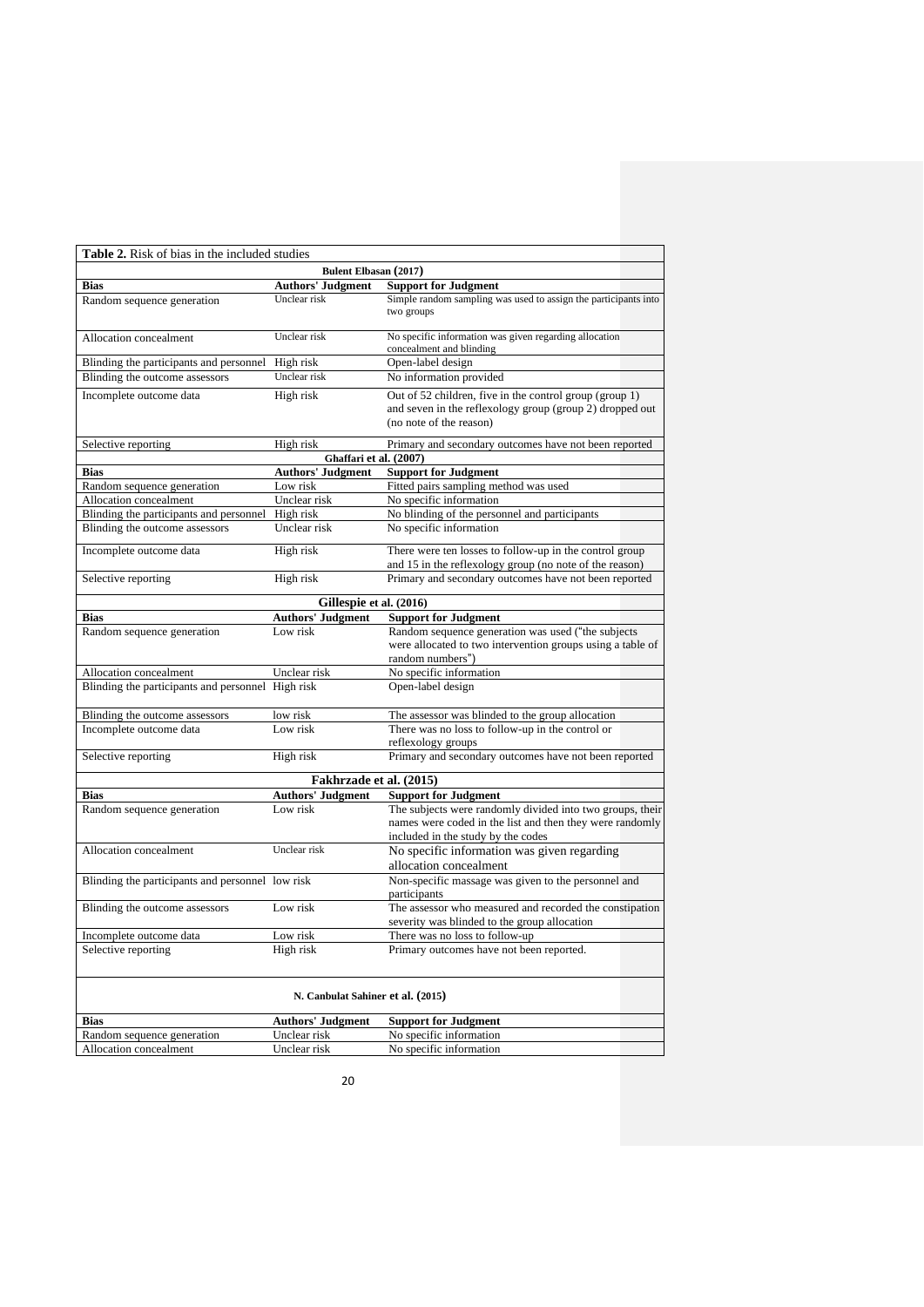| Blinding the outcome assessors<br>Unclear risk<br>No specific information<br>Incomplete outcome data<br>High risk<br>Out of 40 children, there were three losses to follow-up in<br>the intervention group (The reasons included family<br>relocation and unwillingness to continue the study).<br>Unclear risk<br>No specific information<br>Selective reporting<br>Jeanette Susan Gordon (2007)<br><b>Support for Judgment</b><br><b>Bias</b><br><b>Authors' Judgment</b><br>Low risk<br>Random sequence generation (computer-generated<br>Random sequence generation<br>permuted block design was used for the random sequence<br>generation)<br>Allocation concealment<br>Low risk<br>Allocation concealment was used (random numbers were<br>placed in sealed opaque envelopes by an independent<br>statistician)<br>No blinding of the personnel and participants<br>Blinding the participants and<br>High risk<br>personnel<br>Blinding the outcome assessors<br>Low risk<br>The assessor who measured and recorded the<br>constipation severity was blinded to the group<br>allocation<br>Out of 184 participants in the trial, two in the foot<br>Incomplete outcome data<br>Low risk<br>reflexology group, four in the foot massage group and two<br>in the control group were lost to follow-up (the reasons<br>were noted)<br>Selective reporting<br>Low risk<br>Primary outcomes have been reported (The primary<br>outcome was the mean number of complete bowel<br>movements over a four-week period, 12 weeks after<br>randomization, identified by the score of the Clayden<br>Constipation Questionnaire (Clayden et al., 2005) for the<br>variable "Bowel Frequency" (Bofreq). The total<br>constipation score was also used as a variable (Conscor).<br>The mean scores of these variables were compared at<br>baseline and 12 weeks later)<br>P. Tovey (2002) (25)<br><b>Bias</b><br>Authors' judgment<br><b>Support for Judgment</b><br>Random sequence generation was not performed (Randomization<br>Random sequence generation<br>High risk<br>by alternation was used. The participants were <b>recruited practice</b><br>by practice due to the small numbers involved in each practice.<br>Full randomization in these small blocks would have been<br>impractical).<br>Allocation concealment and blinding was not used<br>Allocation concealment<br>High risk<br>Blinding the participants and personnel<br>Low risk<br>Non-specific massage was given to the participants<br>Blinding the outcome assessors<br>High risk<br>No information provided<br>Low risk<br>There were four losses to follow-up in the reflexology group and<br>Incomplete outcome data<br>two in the control groups (no reasons noted)<br>High risk<br>Selective reporting<br>Primary and secondary outcomes have not been reported<br><b>Table 2.</b> Risk of bias in included studies<br>Elbasan, Bulent, (2017)<br><b>Bias</b><br><b>Authors'</b> judgment<br><b>Support for judgment</b><br>Simple random sampling was used to assign the participants into<br>Unclear risk<br>Random sequence generation<br>two groups | Blinding the participants and personnel High risk | No blinding of the personnel and participants |
|------------------------------------------------------------------------------------------------------------------------------------------------------------------------------------------------------------------------------------------------------------------------------------------------------------------------------------------------------------------------------------------------------------------------------------------------------------------------------------------------------------------------------------------------------------------------------------------------------------------------------------------------------------------------------------------------------------------------------------------------------------------------------------------------------------------------------------------------------------------------------------------------------------------------------------------------------------------------------------------------------------------------------------------------------------------------------------------------------------------------------------------------------------------------------------------------------------------------------------------------------------------------------------------------------------------------------------------------------------------------------------------------------------------------------------------------------------------------------------------------------------------------------------------------------------------------------------------------------------------------------------------------------------------------------------------------------------------------------------------------------------------------------------------------------------------------------------------------------------------------------------------------------------------------------------------------------------------------------------------------------------------------------------------------------------------------------------------------------------------------------------------------------------------------------------------------------------------------------------------------------------------------------------------------------------------------------------------------------------------------------------------------------------------------------------------------------------------------------------------------------------------------------------------------------------------------------------------------------------------------------------------------------------------------------------------------------------------------------------------------------------------------------------------------------------------------------------------------------------------------------------------------------------------------------------------------------------------------------------------------------------------------------------------------------------------------------------------------------------------------------------|---------------------------------------------------|-----------------------------------------------|
|                                                                                                                                                                                                                                                                                                                                                                                                                                                                                                                                                                                                                                                                                                                                                                                                                                                                                                                                                                                                                                                                                                                                                                                                                                                                                                                                                                                                                                                                                                                                                                                                                                                                                                                                                                                                                                                                                                                                                                                                                                                                                                                                                                                                                                                                                                                                                                                                                                                                                                                                                                                                                                                                                                                                                                                                                                                                                                                                                                                                                                                                                                                                    |                                                   |                                               |
|                                                                                                                                                                                                                                                                                                                                                                                                                                                                                                                                                                                                                                                                                                                                                                                                                                                                                                                                                                                                                                                                                                                                                                                                                                                                                                                                                                                                                                                                                                                                                                                                                                                                                                                                                                                                                                                                                                                                                                                                                                                                                                                                                                                                                                                                                                                                                                                                                                                                                                                                                                                                                                                                                                                                                                                                                                                                                                                                                                                                                                                                                                                                    |                                                   |                                               |
|                                                                                                                                                                                                                                                                                                                                                                                                                                                                                                                                                                                                                                                                                                                                                                                                                                                                                                                                                                                                                                                                                                                                                                                                                                                                                                                                                                                                                                                                                                                                                                                                                                                                                                                                                                                                                                                                                                                                                                                                                                                                                                                                                                                                                                                                                                                                                                                                                                                                                                                                                                                                                                                                                                                                                                                                                                                                                                                                                                                                                                                                                                                                    |                                                   |                                               |
|                                                                                                                                                                                                                                                                                                                                                                                                                                                                                                                                                                                                                                                                                                                                                                                                                                                                                                                                                                                                                                                                                                                                                                                                                                                                                                                                                                                                                                                                                                                                                                                                                                                                                                                                                                                                                                                                                                                                                                                                                                                                                                                                                                                                                                                                                                                                                                                                                                                                                                                                                                                                                                                                                                                                                                                                                                                                                                                                                                                                                                                                                                                                    |                                                   |                                               |
|                                                                                                                                                                                                                                                                                                                                                                                                                                                                                                                                                                                                                                                                                                                                                                                                                                                                                                                                                                                                                                                                                                                                                                                                                                                                                                                                                                                                                                                                                                                                                                                                                                                                                                                                                                                                                                                                                                                                                                                                                                                                                                                                                                                                                                                                                                                                                                                                                                                                                                                                                                                                                                                                                                                                                                                                                                                                                                                                                                                                                                                                                                                                    |                                                   |                                               |
|                                                                                                                                                                                                                                                                                                                                                                                                                                                                                                                                                                                                                                                                                                                                                                                                                                                                                                                                                                                                                                                                                                                                                                                                                                                                                                                                                                                                                                                                                                                                                                                                                                                                                                                                                                                                                                                                                                                                                                                                                                                                                                                                                                                                                                                                                                                                                                                                                                                                                                                                                                                                                                                                                                                                                                                                                                                                                                                                                                                                                                                                                                                                    |                                                   |                                               |
|                                                                                                                                                                                                                                                                                                                                                                                                                                                                                                                                                                                                                                                                                                                                                                                                                                                                                                                                                                                                                                                                                                                                                                                                                                                                                                                                                                                                                                                                                                                                                                                                                                                                                                                                                                                                                                                                                                                                                                                                                                                                                                                                                                                                                                                                                                                                                                                                                                                                                                                                                                                                                                                                                                                                                                                                                                                                                                                                                                                                                                                                                                                                    |                                                   |                                               |
|                                                                                                                                                                                                                                                                                                                                                                                                                                                                                                                                                                                                                                                                                                                                                                                                                                                                                                                                                                                                                                                                                                                                                                                                                                                                                                                                                                                                                                                                                                                                                                                                                                                                                                                                                                                                                                                                                                                                                                                                                                                                                                                                                                                                                                                                                                                                                                                                                                                                                                                                                                                                                                                                                                                                                                                                                                                                                                                                                                                                                                                                                                                                    |                                                   |                                               |
|                                                                                                                                                                                                                                                                                                                                                                                                                                                                                                                                                                                                                                                                                                                                                                                                                                                                                                                                                                                                                                                                                                                                                                                                                                                                                                                                                                                                                                                                                                                                                                                                                                                                                                                                                                                                                                                                                                                                                                                                                                                                                                                                                                                                                                                                                                                                                                                                                                                                                                                                                                                                                                                                                                                                                                                                                                                                                                                                                                                                                                                                                                                                    |                                                   |                                               |
|                                                                                                                                                                                                                                                                                                                                                                                                                                                                                                                                                                                                                                                                                                                                                                                                                                                                                                                                                                                                                                                                                                                                                                                                                                                                                                                                                                                                                                                                                                                                                                                                                                                                                                                                                                                                                                                                                                                                                                                                                                                                                                                                                                                                                                                                                                                                                                                                                                                                                                                                                                                                                                                                                                                                                                                                                                                                                                                                                                                                                                                                                                                                    |                                                   |                                               |
|                                                                                                                                                                                                                                                                                                                                                                                                                                                                                                                                                                                                                                                                                                                                                                                                                                                                                                                                                                                                                                                                                                                                                                                                                                                                                                                                                                                                                                                                                                                                                                                                                                                                                                                                                                                                                                                                                                                                                                                                                                                                                                                                                                                                                                                                                                                                                                                                                                                                                                                                                                                                                                                                                                                                                                                                                                                                                                                                                                                                                                                                                                                                    |                                                   |                                               |
|                                                                                                                                                                                                                                                                                                                                                                                                                                                                                                                                                                                                                                                                                                                                                                                                                                                                                                                                                                                                                                                                                                                                                                                                                                                                                                                                                                                                                                                                                                                                                                                                                                                                                                                                                                                                                                                                                                                                                                                                                                                                                                                                                                                                                                                                                                                                                                                                                                                                                                                                                                                                                                                                                                                                                                                                                                                                                                                                                                                                                                                                                                                                    |                                                   |                                               |
|                                                                                                                                                                                                                                                                                                                                                                                                                                                                                                                                                                                                                                                                                                                                                                                                                                                                                                                                                                                                                                                                                                                                                                                                                                                                                                                                                                                                                                                                                                                                                                                                                                                                                                                                                                                                                                                                                                                                                                                                                                                                                                                                                                                                                                                                                                                                                                                                                                                                                                                                                                                                                                                                                                                                                                                                                                                                                                                                                                                                                                                                                                                                    |                                                   |                                               |
|                                                                                                                                                                                                                                                                                                                                                                                                                                                                                                                                                                                                                                                                                                                                                                                                                                                                                                                                                                                                                                                                                                                                                                                                                                                                                                                                                                                                                                                                                                                                                                                                                                                                                                                                                                                                                                                                                                                                                                                                                                                                                                                                                                                                                                                                                                                                                                                                                                                                                                                                                                                                                                                                                                                                                                                                                                                                                                                                                                                                                                                                                                                                    |                                                   |                                               |
|                                                                                                                                                                                                                                                                                                                                                                                                                                                                                                                                                                                                                                                                                                                                                                                                                                                                                                                                                                                                                                                                                                                                                                                                                                                                                                                                                                                                                                                                                                                                                                                                                                                                                                                                                                                                                                                                                                                                                                                                                                                                                                                                                                                                                                                                                                                                                                                                                                                                                                                                                                                                                                                                                                                                                                                                                                                                                                                                                                                                                                                                                                                                    |                                                   |                                               |
|                                                                                                                                                                                                                                                                                                                                                                                                                                                                                                                                                                                                                                                                                                                                                                                                                                                                                                                                                                                                                                                                                                                                                                                                                                                                                                                                                                                                                                                                                                                                                                                                                                                                                                                                                                                                                                                                                                                                                                                                                                                                                                                                                                                                                                                                                                                                                                                                                                                                                                                                                                                                                                                                                                                                                                                                                                                                                                                                                                                                                                                                                                                                    |                                                   |                                               |
|                                                                                                                                                                                                                                                                                                                                                                                                                                                                                                                                                                                                                                                                                                                                                                                                                                                                                                                                                                                                                                                                                                                                                                                                                                                                                                                                                                                                                                                                                                                                                                                                                                                                                                                                                                                                                                                                                                                                                                                                                                                                                                                                                                                                                                                                                                                                                                                                                                                                                                                                                                                                                                                                                                                                                                                                                                                                                                                                                                                                                                                                                                                                    |                                                   |                                               |
|                                                                                                                                                                                                                                                                                                                                                                                                                                                                                                                                                                                                                                                                                                                                                                                                                                                                                                                                                                                                                                                                                                                                                                                                                                                                                                                                                                                                                                                                                                                                                                                                                                                                                                                                                                                                                                                                                                                                                                                                                                                                                                                                                                                                                                                                                                                                                                                                                                                                                                                                                                                                                                                                                                                                                                                                                                                                                                                                                                                                                                                                                                                                    |                                                   |                                               |
|                                                                                                                                                                                                                                                                                                                                                                                                                                                                                                                                                                                                                                                                                                                                                                                                                                                                                                                                                                                                                                                                                                                                                                                                                                                                                                                                                                                                                                                                                                                                                                                                                                                                                                                                                                                                                                                                                                                                                                                                                                                                                                                                                                                                                                                                                                                                                                                                                                                                                                                                                                                                                                                                                                                                                                                                                                                                                                                                                                                                                                                                                                                                    |                                                   |                                               |
|                                                                                                                                                                                                                                                                                                                                                                                                                                                                                                                                                                                                                                                                                                                                                                                                                                                                                                                                                                                                                                                                                                                                                                                                                                                                                                                                                                                                                                                                                                                                                                                                                                                                                                                                                                                                                                                                                                                                                                                                                                                                                                                                                                                                                                                                                                                                                                                                                                                                                                                                                                                                                                                                                                                                                                                                                                                                                                                                                                                                                                                                                                                                    |                                                   |                                               |
|                                                                                                                                                                                                                                                                                                                                                                                                                                                                                                                                                                                                                                                                                                                                                                                                                                                                                                                                                                                                                                                                                                                                                                                                                                                                                                                                                                                                                                                                                                                                                                                                                                                                                                                                                                                                                                                                                                                                                                                                                                                                                                                                                                                                                                                                                                                                                                                                                                                                                                                                                                                                                                                                                                                                                                                                                                                                                                                                                                                                                                                                                                                                    |                                                   |                                               |
|                                                                                                                                                                                                                                                                                                                                                                                                                                                                                                                                                                                                                                                                                                                                                                                                                                                                                                                                                                                                                                                                                                                                                                                                                                                                                                                                                                                                                                                                                                                                                                                                                                                                                                                                                                                                                                                                                                                                                                                                                                                                                                                                                                                                                                                                                                                                                                                                                                                                                                                                                                                                                                                                                                                                                                                                                                                                                                                                                                                                                                                                                                                                    |                                                   |                                               |
|                                                                                                                                                                                                                                                                                                                                                                                                                                                                                                                                                                                                                                                                                                                                                                                                                                                                                                                                                                                                                                                                                                                                                                                                                                                                                                                                                                                                                                                                                                                                                                                                                                                                                                                                                                                                                                                                                                                                                                                                                                                                                                                                                                                                                                                                                                                                                                                                                                                                                                                                                                                                                                                                                                                                                                                                                                                                                                                                                                                                                                                                                                                                    |                                                   |                                               |
|                                                                                                                                                                                                                                                                                                                                                                                                                                                                                                                                                                                                                                                                                                                                                                                                                                                                                                                                                                                                                                                                                                                                                                                                                                                                                                                                                                                                                                                                                                                                                                                                                                                                                                                                                                                                                                                                                                                                                                                                                                                                                                                                                                                                                                                                                                                                                                                                                                                                                                                                                                                                                                                                                                                                                                                                                                                                                                                                                                                                                                                                                                                                    |                                                   |                                               |
|                                                                                                                                                                                                                                                                                                                                                                                                                                                                                                                                                                                                                                                                                                                                                                                                                                                                                                                                                                                                                                                                                                                                                                                                                                                                                                                                                                                                                                                                                                                                                                                                                                                                                                                                                                                                                                                                                                                                                                                                                                                                                                                                                                                                                                                                                                                                                                                                                                                                                                                                                                                                                                                                                                                                                                                                                                                                                                                                                                                                                                                                                                                                    |                                                   |                                               |
|                                                                                                                                                                                                                                                                                                                                                                                                                                                                                                                                                                                                                                                                                                                                                                                                                                                                                                                                                                                                                                                                                                                                                                                                                                                                                                                                                                                                                                                                                                                                                                                                                                                                                                                                                                                                                                                                                                                                                                                                                                                                                                                                                                                                                                                                                                                                                                                                                                                                                                                                                                                                                                                                                                                                                                                                                                                                                                                                                                                                                                                                                                                                    |                                                   |                                               |
|                                                                                                                                                                                                                                                                                                                                                                                                                                                                                                                                                                                                                                                                                                                                                                                                                                                                                                                                                                                                                                                                                                                                                                                                                                                                                                                                                                                                                                                                                                                                                                                                                                                                                                                                                                                                                                                                                                                                                                                                                                                                                                                                                                                                                                                                                                                                                                                                                                                                                                                                                                                                                                                                                                                                                                                                                                                                                                                                                                                                                                                                                                                                    |                                                   |                                               |
|                                                                                                                                                                                                                                                                                                                                                                                                                                                                                                                                                                                                                                                                                                                                                                                                                                                                                                                                                                                                                                                                                                                                                                                                                                                                                                                                                                                                                                                                                                                                                                                                                                                                                                                                                                                                                                                                                                                                                                                                                                                                                                                                                                                                                                                                                                                                                                                                                                                                                                                                                                                                                                                                                                                                                                                                                                                                                                                                                                                                                                                                                                                                    |                                                   |                                               |
|                                                                                                                                                                                                                                                                                                                                                                                                                                                                                                                                                                                                                                                                                                                                                                                                                                                                                                                                                                                                                                                                                                                                                                                                                                                                                                                                                                                                                                                                                                                                                                                                                                                                                                                                                                                                                                                                                                                                                                                                                                                                                                                                                                                                                                                                                                                                                                                                                                                                                                                                                                                                                                                                                                                                                                                                                                                                                                                                                                                                                                                                                                                                    |                                                   |                                               |
|                                                                                                                                                                                                                                                                                                                                                                                                                                                                                                                                                                                                                                                                                                                                                                                                                                                                                                                                                                                                                                                                                                                                                                                                                                                                                                                                                                                                                                                                                                                                                                                                                                                                                                                                                                                                                                                                                                                                                                                                                                                                                                                                                                                                                                                                                                                                                                                                                                                                                                                                                                                                                                                                                                                                                                                                                                                                                                                                                                                                                                                                                                                                    |                                                   |                                               |
|                                                                                                                                                                                                                                                                                                                                                                                                                                                                                                                                                                                                                                                                                                                                                                                                                                                                                                                                                                                                                                                                                                                                                                                                                                                                                                                                                                                                                                                                                                                                                                                                                                                                                                                                                                                                                                                                                                                                                                                                                                                                                                                                                                                                                                                                                                                                                                                                                                                                                                                                                                                                                                                                                                                                                                                                                                                                                                                                                                                                                                                                                                                                    |                                                   |                                               |
|                                                                                                                                                                                                                                                                                                                                                                                                                                                                                                                                                                                                                                                                                                                                                                                                                                                                                                                                                                                                                                                                                                                                                                                                                                                                                                                                                                                                                                                                                                                                                                                                                                                                                                                                                                                                                                                                                                                                                                                                                                                                                                                                                                                                                                                                                                                                                                                                                                                                                                                                                                                                                                                                                                                                                                                                                                                                                                                                                                                                                                                                                                                                    |                                                   |                                               |
|                                                                                                                                                                                                                                                                                                                                                                                                                                                                                                                                                                                                                                                                                                                                                                                                                                                                                                                                                                                                                                                                                                                                                                                                                                                                                                                                                                                                                                                                                                                                                                                                                                                                                                                                                                                                                                                                                                                                                                                                                                                                                                                                                                                                                                                                                                                                                                                                                                                                                                                                                                                                                                                                                                                                                                                                                                                                                                                                                                                                                                                                                                                                    |                                                   |                                               |
|                                                                                                                                                                                                                                                                                                                                                                                                                                                                                                                                                                                                                                                                                                                                                                                                                                                                                                                                                                                                                                                                                                                                                                                                                                                                                                                                                                                                                                                                                                                                                                                                                                                                                                                                                                                                                                                                                                                                                                                                                                                                                                                                                                                                                                                                                                                                                                                                                                                                                                                                                                                                                                                                                                                                                                                                                                                                                                                                                                                                                                                                                                                                    |                                                   |                                               |
|                                                                                                                                                                                                                                                                                                                                                                                                                                                                                                                                                                                                                                                                                                                                                                                                                                                                                                                                                                                                                                                                                                                                                                                                                                                                                                                                                                                                                                                                                                                                                                                                                                                                                                                                                                                                                                                                                                                                                                                                                                                                                                                                                                                                                                                                                                                                                                                                                                                                                                                                                                                                                                                                                                                                                                                                                                                                                                                                                                                                                                                                                                                                    |                                                   |                                               |
|                                                                                                                                                                                                                                                                                                                                                                                                                                                                                                                                                                                                                                                                                                                                                                                                                                                                                                                                                                                                                                                                                                                                                                                                                                                                                                                                                                                                                                                                                                                                                                                                                                                                                                                                                                                                                                                                                                                                                                                                                                                                                                                                                                                                                                                                                                                                                                                                                                                                                                                                                                                                                                                                                                                                                                                                                                                                                                                                                                                                                                                                                                                                    |                                                   |                                               |
|                                                                                                                                                                                                                                                                                                                                                                                                                                                                                                                                                                                                                                                                                                                                                                                                                                                                                                                                                                                                                                                                                                                                                                                                                                                                                                                                                                                                                                                                                                                                                                                                                                                                                                                                                                                                                                                                                                                                                                                                                                                                                                                                                                                                                                                                                                                                                                                                                                                                                                                                                                                                                                                                                                                                                                                                                                                                                                                                                                                                                                                                                                                                    |                                                   |                                               |
|                                                                                                                                                                                                                                                                                                                                                                                                                                                                                                                                                                                                                                                                                                                                                                                                                                                                                                                                                                                                                                                                                                                                                                                                                                                                                                                                                                                                                                                                                                                                                                                                                                                                                                                                                                                                                                                                                                                                                                                                                                                                                                                                                                                                                                                                                                                                                                                                                                                                                                                                                                                                                                                                                                                                                                                                                                                                                                                                                                                                                                                                                                                                    |                                                   |                                               |
|                                                                                                                                                                                                                                                                                                                                                                                                                                                                                                                                                                                                                                                                                                                                                                                                                                                                                                                                                                                                                                                                                                                                                                                                                                                                                                                                                                                                                                                                                                                                                                                                                                                                                                                                                                                                                                                                                                                                                                                                                                                                                                                                                                                                                                                                                                                                                                                                                                                                                                                                                                                                                                                                                                                                                                                                                                                                                                                                                                                                                                                                                                                                    |                                                   |                                               |
|                                                                                                                                                                                                                                                                                                                                                                                                                                                                                                                                                                                                                                                                                                                                                                                                                                                                                                                                                                                                                                                                                                                                                                                                                                                                                                                                                                                                                                                                                                                                                                                                                                                                                                                                                                                                                                                                                                                                                                                                                                                                                                                                                                                                                                                                                                                                                                                                                                                                                                                                                                                                                                                                                                                                                                                                                                                                                                                                                                                                                                                                                                                                    |                                                   |                                               |
|                                                                                                                                                                                                                                                                                                                                                                                                                                                                                                                                                                                                                                                                                                                                                                                                                                                                                                                                                                                                                                                                                                                                                                                                                                                                                                                                                                                                                                                                                                                                                                                                                                                                                                                                                                                                                                                                                                                                                                                                                                                                                                                                                                                                                                                                                                                                                                                                                                                                                                                                                                                                                                                                                                                                                                                                                                                                                                                                                                                                                                                                                                                                    |                                                   |                                               |
|                                                                                                                                                                                                                                                                                                                                                                                                                                                                                                                                                                                                                                                                                                                                                                                                                                                                                                                                                                                                                                                                                                                                                                                                                                                                                                                                                                                                                                                                                                                                                                                                                                                                                                                                                                                                                                                                                                                                                                                                                                                                                                                                                                                                                                                                                                                                                                                                                                                                                                                                                                                                                                                                                                                                                                                                                                                                                                                                                                                                                                                                                                                                    |                                                   |                                               |
|                                                                                                                                                                                                                                                                                                                                                                                                                                                                                                                                                                                                                                                                                                                                                                                                                                                                                                                                                                                                                                                                                                                                                                                                                                                                                                                                                                                                                                                                                                                                                                                                                                                                                                                                                                                                                                                                                                                                                                                                                                                                                                                                                                                                                                                                                                                                                                                                                                                                                                                                                                                                                                                                                                                                                                                                                                                                                                                                                                                                                                                                                                                                    |                                                   |                                               |
|                                                                                                                                                                                                                                                                                                                                                                                                                                                                                                                                                                                                                                                                                                                                                                                                                                                                                                                                                                                                                                                                                                                                                                                                                                                                                                                                                                                                                                                                                                                                                                                                                                                                                                                                                                                                                                                                                                                                                                                                                                                                                                                                                                                                                                                                                                                                                                                                                                                                                                                                                                                                                                                                                                                                                                                                                                                                                                                                                                                                                                                                                                                                    |                                                   |                                               |
|                                                                                                                                                                                                                                                                                                                                                                                                                                                                                                                                                                                                                                                                                                                                                                                                                                                                                                                                                                                                                                                                                                                                                                                                                                                                                                                                                                                                                                                                                                                                                                                                                                                                                                                                                                                                                                                                                                                                                                                                                                                                                                                                                                                                                                                                                                                                                                                                                                                                                                                                                                                                                                                                                                                                                                                                                                                                                                                                                                                                                                                                                                                                    |                                                   |                                               |
|                                                                                                                                                                                                                                                                                                                                                                                                                                                                                                                                                                                                                                                                                                                                                                                                                                                                                                                                                                                                                                                                                                                                                                                                                                                                                                                                                                                                                                                                                                                                                                                                                                                                                                                                                                                                                                                                                                                                                                                                                                                                                                                                                                                                                                                                                                                                                                                                                                                                                                                                                                                                                                                                                                                                                                                                                                                                                                                                                                                                                                                                                                                                    |                                                   |                                               |
|                                                                                                                                                                                                                                                                                                                                                                                                                                                                                                                                                                                                                                                                                                                                                                                                                                                                                                                                                                                                                                                                                                                                                                                                                                                                                                                                                                                                                                                                                                                                                                                                                                                                                                                                                                                                                                                                                                                                                                                                                                                                                                                                                                                                                                                                                                                                                                                                                                                                                                                                                                                                                                                                                                                                                                                                                                                                                                                                                                                                                                                                                                                                    |                                                   |                                               |
|                                                                                                                                                                                                                                                                                                                                                                                                                                                                                                                                                                                                                                                                                                                                                                                                                                                                                                                                                                                                                                                                                                                                                                                                                                                                                                                                                                                                                                                                                                                                                                                                                                                                                                                                                                                                                                                                                                                                                                                                                                                                                                                                                                                                                                                                                                                                                                                                                                                                                                                                                                                                                                                                                                                                                                                                                                                                                                                                                                                                                                                                                                                                    |                                                   |                                               |
|                                                                                                                                                                                                                                                                                                                                                                                                                                                                                                                                                                                                                                                                                                                                                                                                                                                                                                                                                                                                                                                                                                                                                                                                                                                                                                                                                                                                                                                                                                                                                                                                                                                                                                                                                                                                                                                                                                                                                                                                                                                                                                                                                                                                                                                                                                                                                                                                                                                                                                                                                                                                                                                                                                                                                                                                                                                                                                                                                                                                                                                                                                                                    |                                                   |                                               |

Blinding of participants and personnel High risk Open-label design Blinding of outcome assessors Unclear risk No information provided

Allocation concealment Unclear risk No specific information was given regarding allocation<br>
concealment and blinding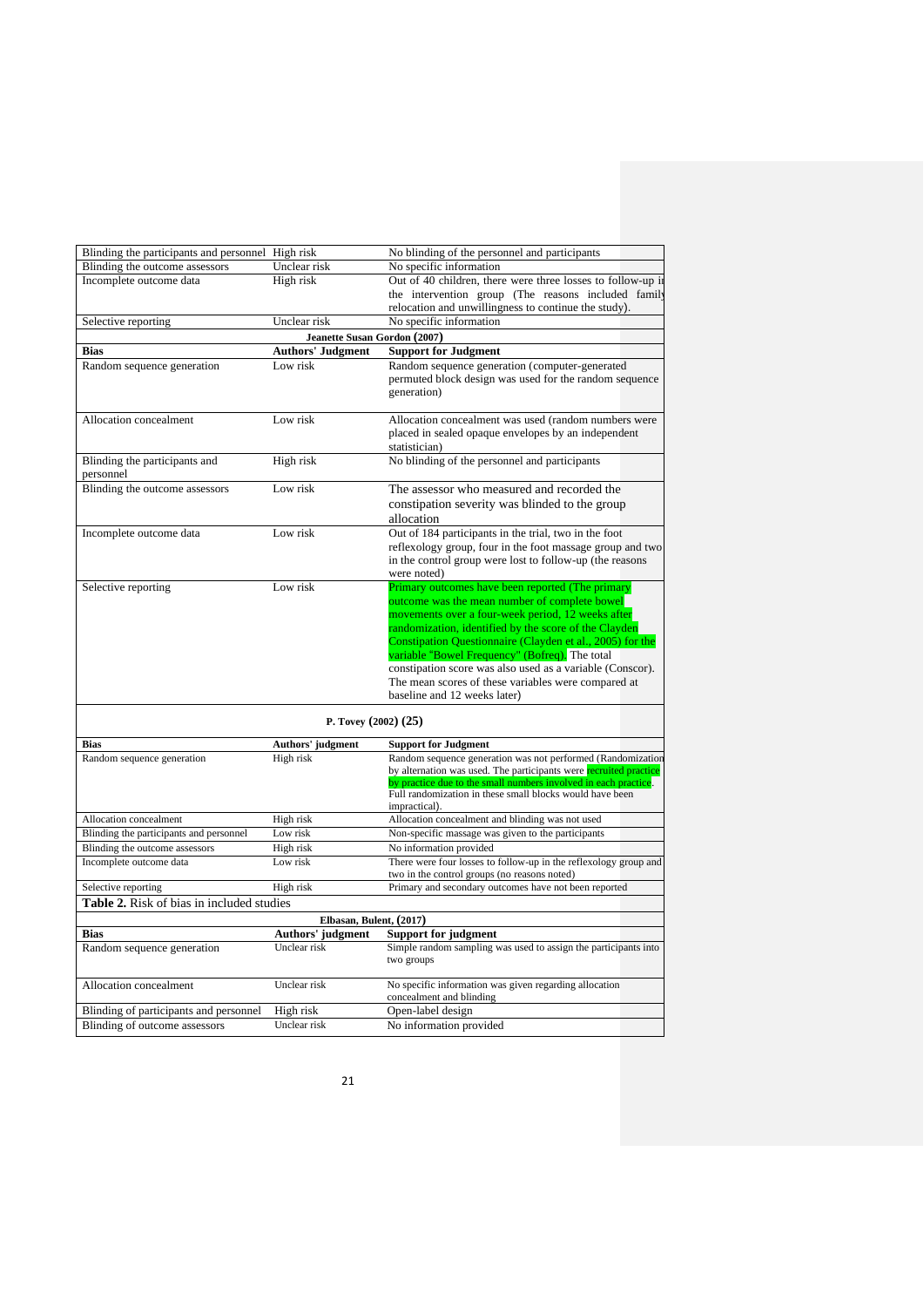| Incomplete outcome data                                                 | High risk                 | Out of 52 children, five in the control group (group 1)<br>and seven in the reflexology group (group 2) dropped out<br>(no note of the reason) |  |  |  |  |  |
|-------------------------------------------------------------------------|---------------------------|------------------------------------------------------------------------------------------------------------------------------------------------|--|--|--|--|--|
| Selective reporting                                                     | High risk                 | Primary and secondary outcomes have not been reported                                                                                          |  |  |  |  |  |
|                                                                         | Ghaffari, et al. (2007)   |                                                                                                                                                |  |  |  |  |  |
| <b>Bias</b>                                                             | <b>Authors'</b> judgment  | Support for judgment                                                                                                                           |  |  |  |  |  |
| Random sequence generation                                              | Low risk                  | Fitted pairs sampling method was used                                                                                                          |  |  |  |  |  |
| Allocation concealment                                                  | Unclear risk              | No specific information                                                                                                                        |  |  |  |  |  |
| Blinding of participants and personnel<br>Blinding of outcome assessors | High risk<br>Unclear risk | No blinding of the personnel and participants<br>No specific information                                                                       |  |  |  |  |  |
|                                                                         |                           |                                                                                                                                                |  |  |  |  |  |
| Incomplete outcome data                                                 | High risk                 | There was 10 loss to follow up in control group and 15                                                                                         |  |  |  |  |  |
|                                                                         |                           | loss to follow up in reflexology group (no mention about                                                                                       |  |  |  |  |  |
|                                                                         |                           | reason)                                                                                                                                        |  |  |  |  |  |
| Selective reporting                                                     | High risk                 | "Primary and secondary outcomes" have not been reported                                                                                        |  |  |  |  |  |
|                                                                         | Gillespie et al. (2016)   |                                                                                                                                                |  |  |  |  |  |
| <b>Bias</b>                                                             | <b>Authors'</b> judgment  | <b>Support for judgment</b>                                                                                                                    |  |  |  |  |  |
| Random sequence generation                                              | Low risk                  | Random sequence generation was given ("Predicting an                                                                                           |  |  |  |  |  |
|                                                                         |                           | attrition rate of 10% the total sample was determined as                                                                                       |  |  |  |  |  |
|                                                                         |                           | 60 participants. 20 in each group were therefore included                                                                                      |  |  |  |  |  |
|                                                                         |                           | and subjects were allocated by using a randomized                                                                                              |  |  |  |  |  |
|                                                                         |                           | numbers table for 2 intervention groups")                                                                                                      |  |  |  |  |  |
| Allocation concealment                                                  | Unclear risk              | No specific information                                                                                                                        |  |  |  |  |  |
| Blinding of participants and personnel                                  | High risk                 | Open-label design                                                                                                                              |  |  |  |  |  |
| Blinding of outcome assessors                                           | low risk                  | An assessor blinded to the group allocation                                                                                                    |  |  |  |  |  |
| Incomplete outcome data                                                 | Low risk                  | There was no loss to follow up in control and in                                                                                               |  |  |  |  |  |
|                                                                         |                           | reflexology group                                                                                                                              |  |  |  |  |  |
| Selective reporting                                                     | High risk                 | Primary and secondary outcomes have not been reported                                                                                          |  |  |  |  |  |
|                                                                         | Fakhrzade et al. (2015)   |                                                                                                                                                |  |  |  |  |  |
| <b>Bias</b>                                                             | <b>Authors'</b> judgment  | <b>Support for judgment</b>                                                                                                                    |  |  |  |  |  |
| Random sequence generation                                              | Low risk                  | "The subjects were randomly divided into two groups,                                                                                           |  |  |  |  |  |
|                                                                         |                           | their names were coded in the list and then, randomly,                                                                                         |  |  |  |  |  |
|                                                                         |                           | from the codes, the subjects were included in the study"                                                                                       |  |  |  |  |  |
| Allocation concealment                                                  | Unclear risk              | No specific information regarding allocation                                                                                                   |  |  |  |  |  |
|                                                                         |                           | concealment was provided.                                                                                                                      |  |  |  |  |  |
| Blinding of participants and personnel                                  | low risk                  | Nonspecific massage was given to personnel and<br>participants                                                                                 |  |  |  |  |  |
| Blinding of outcome assessors                                           | Low risk                  | An assessor blinded to the group allocation measured and                                                                                       |  |  |  |  |  |
|                                                                         |                           | recorded constipation severity                                                                                                                 |  |  |  |  |  |
| Incomplete outcome data                                                 | Low risk                  | There was no lost to follow-up                                                                                                                 |  |  |  |  |  |
| Selective reporting                                                     | High risk                 | Primary outcomes have not been reported.                                                                                                       |  |  |  |  |  |
|                                                                         |                           |                                                                                                                                                |  |  |  |  |  |
| Canbulat Sahiner, N. et al. (2015)                                      |                           |                                                                                                                                                |  |  |  |  |  |
| Bias                                                                    | Authors' judgment         | <b>Support for judgment</b>                                                                                                                    |  |  |  |  |  |
| Random sequence generation                                              | Unclear risk              | No specific information                                                                                                                        |  |  |  |  |  |
| Allocation concealment                                                  | Unclear risk              | No specific information                                                                                                                        |  |  |  |  |  |
| Blinding of participants and personnel                                  | High risk                 | No blinding of personnel and participants was given.                                                                                           |  |  |  |  |  |
| Blinding of outcome assessors<br>Incomplete outcome data                | Unclear risk<br>High risk | No specific information<br>Out of 40 children, there was 3 lost to follow up in                                                                |  |  |  |  |  |
|                                                                         |                           | intervention group ("The reasons for departure from the                                                                                        |  |  |  |  |  |
|                                                                         |                           | study included family relocation to another city and a desire                                                                                  |  |  |  |  |  |
|                                                                         |                           | not to continue with the study").                                                                                                              |  |  |  |  |  |
| Selective reporting                                                     | Unclear risk              | No specific information was given.                                                                                                             |  |  |  |  |  |
|                                                                         |                           |                                                                                                                                                |  |  |  |  |  |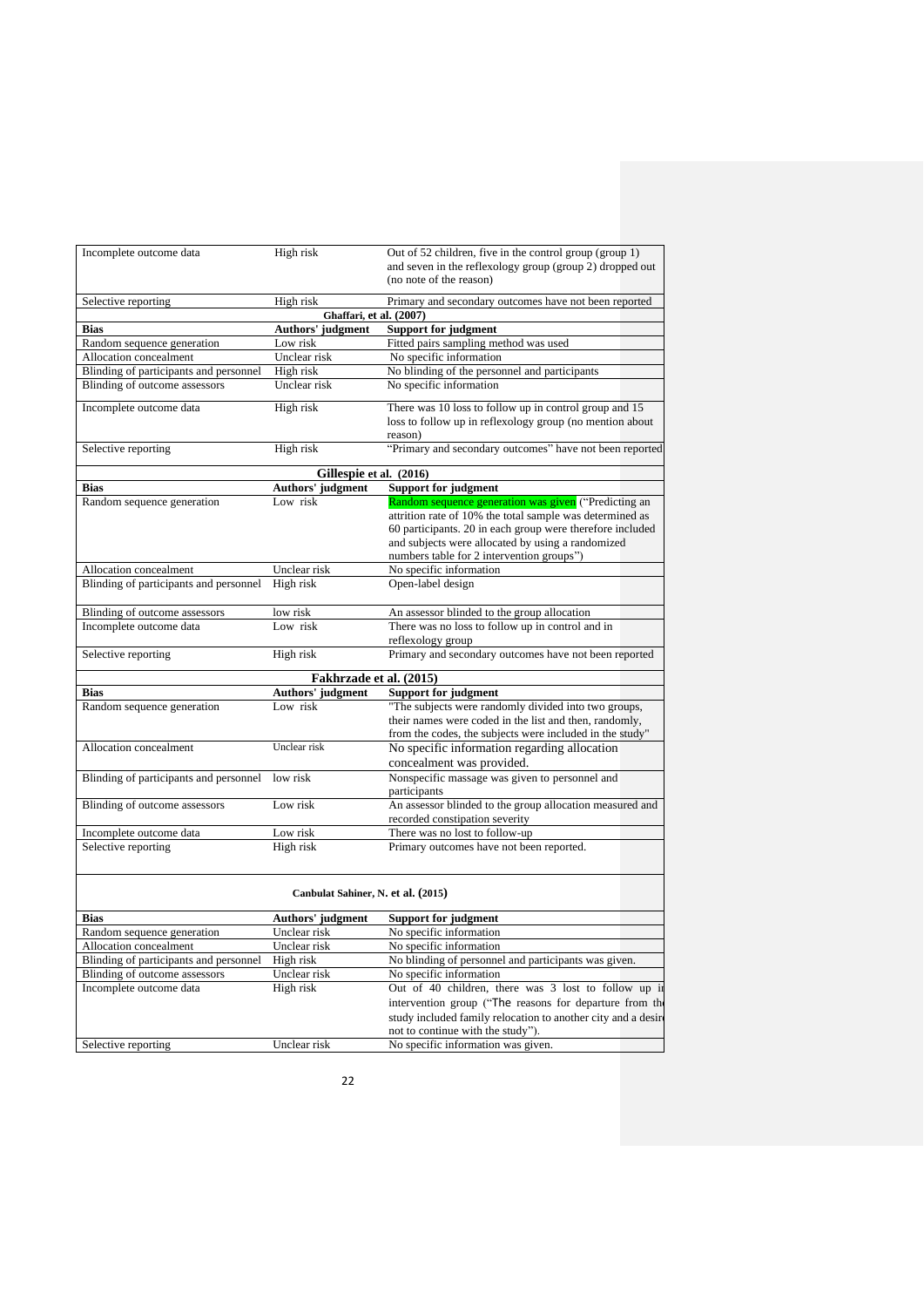|                                           | Gordon, Jeanette Susan (2007) |                                                                                    |  |
|-------------------------------------------|-------------------------------|------------------------------------------------------------------------------------|--|
| <b>Bias</b>                               | <b>Authors'</b> judgment      | <b>Support for judgment</b>                                                        |  |
| Random sequence generation                | Low risk                      | Random sequence generation was given ("Computer                                    |  |
|                                           |                               | generated permuted block design random numbers were                                |  |
|                                           |                               | placed in opaque sealed envelopes by an independent                                |  |
|                                           |                               | statistician")                                                                     |  |
| Allocation concealment                    | Low risk                      | Allocation concealment was given                                                   |  |
| Blinding of participants and<br>personnel | High risk                     | No blinding of personnel and participants was given                                |  |
| Blinding of outcome assessors             | Low risk                      | "An assessor blinded to the group allocation                                       |  |
|                                           |                               | measured and recorded constipation severity"                                       |  |
| Incomplete outcome data                   | Low risk                      | Out of 184 participant in the trial, 2 in foot reflexology, 4                      |  |
|                                           |                               | in foot massage and 2 in control group, were lost to follow                        |  |
|                                           |                               | up (reasons were mentioned)<br>علت ریزش اگر گزارش شده باشد کم خطر .[Commented [w1] |  |
| Selective reporting                       | Low risk                      | Primary outcomes have been reported ("The primary<br>ز ده شو د                     |  |
|                                           |                               | outcome was the mean number of complete bowel                                      |  |
|                                           |                               | movements in a 4 week period 12 weeks after                                        |  |
|                                           |                               | randomisation identified by the score on the Clayden                               |  |
|                                           |                               | Constipation Questionnaire (Clayden et al. 2005) from the                          |  |
|                                           |                               | variable 'Bowel Frequency" (Bofreq). The total                                     |  |
|                                           |                               | constipation score variable was also used (Conscor). The                           |  |
|                                           |                               | mean scores for these variables at baseline were compared                          |  |
|                                           |                               | with the same variables at 12 weeks").                                             |  |
|                                           | Tovey, P (2002)(25)           |                                                                                    |  |
| <b>Bias</b>                               | Authors' judgment             | <b>Support for judgment</b>                                                        |  |
| Random sequence generation                | High risk                     | Random sequence generation was not done ("Randomisation by                         |  |
|                                           |                               | alternation was used. Participants were recruited practice by                      |  |
|                                           |                               | practice since, given the small numbers involved in each practice,                 |  |
|                                           |                               | full randomisation in these small blocks would have been                           |  |
|                                           |                               | impractical").                                                                     |  |
| Allocation concealment                    | High risk                     | Blinding of Allocation concealment was not given.                                  |  |
| Blinding of participant and personnel     | Low risk                      | Nonspecific massage was given to participants                                      |  |
| Blinding of outcome assessment            | High risk                     | No information provided                                                            |  |
| Incomplete outcome data                   | Low risk                      | There was 4 loss to follow up in reflexology and 2 in control                      |  |
|                                           |                               | groups (no reason mentioned)                                                       |  |
| Selective reporting                       | High risk                     | Primary and secondary outcomes not been reported.                                  |  |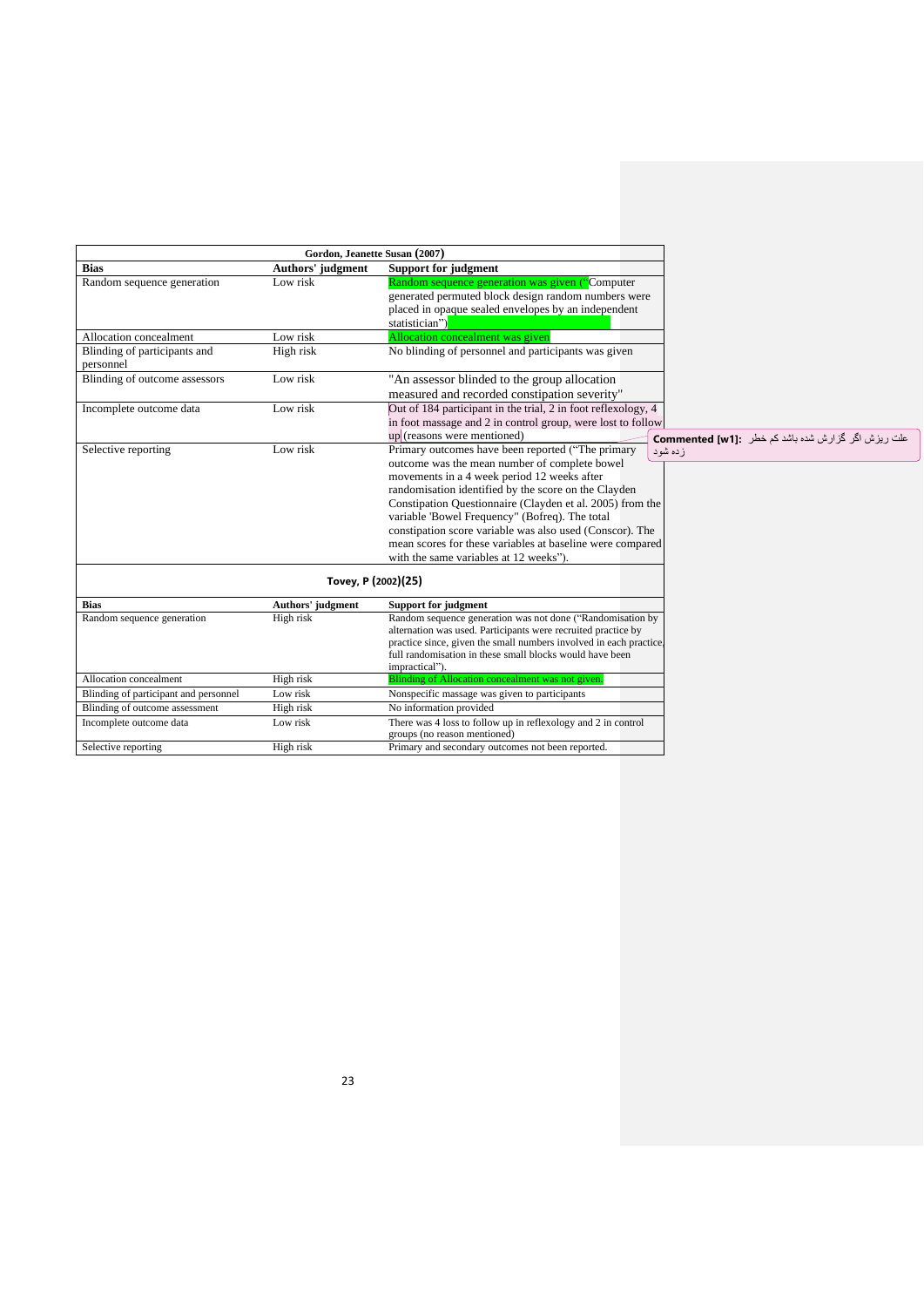| Table 1: Characteristics of included studies             |                                                                               |                                   |                                                                                                                            |                           |                                                                                                                                                                        |                                                                                               |                                                                                                                                                                            |                                                                   |                                                                                                                                                                                                                                                                                                                          |
|----------------------------------------------------------|-------------------------------------------------------------------------------|-----------------------------------|----------------------------------------------------------------------------------------------------------------------------|---------------------------|------------------------------------------------------------------------------------------------------------------------------------------------------------------------|-----------------------------------------------------------------------------------------------|----------------------------------------------------------------------------------------------------------------------------------------------------------------------------|-------------------------------------------------------------------|--------------------------------------------------------------------------------------------------------------------------------------------------------------------------------------------------------------------------------------------------------------------------------------------------------------------------|
| Author (s)<br>Location/(y<br>ear)/ Study<br>design*      | Study<br>population                                                           | Age of<br>participa<br>nts        | Treatment group                                                                                                            | Type of<br>blinding       | Intervention                                                                                                                                                           | Compariso<br>$\mathbf n$                                                                      | Number of patient<br>in both group                                                                                                                                         | Method of diagnosis                                               | results                                                                                                                                                                                                                                                                                                                  |
| Elbasan,<br>Bulent, et<br>al. Turkey<br>$/(2017)^{(20)}$ | 40 children<br>diagnosed<br>with CP                                           | $3-15$<br>years                   | Group 1:<br>Neurodevelopmental<br>therapy<br>Group 2: Foot<br>reflexology with<br>neurodevelopmental<br>therapy            | No blinding               | Foot reflexology<br>with<br>neurodevelopment<br>al therapy (twice a<br>week, with each<br>session lasting for<br>20 minutes for a<br>total duration of<br>eight weeks) | Neurodevel<br>opmental<br>therapy<br>(each<br>session<br>lasting for<br>$45 - 60$<br>minutes) | 40 children using<br>simple random<br>sampling assigned<br>to two groups of<br>20. Number of<br>drop-outs (Group<br>1: 5: Group 2: 7<br>Group $1:25$<br><b>Group 2: 27</b> | <b>Modified Constipation</b><br><b>Assessment Scale</b><br>(MCAS) | Foot reflexology in combination with<br>neurodevelopmental therapy can<br>decrease constipation scores<br>significantly $(P=-0.081)$                                                                                                                                                                                     |
| Ghaffari,<br>et al. Iran<br>$/(2007)^{(26)}$             | 100 pregnant<br>women with<br>constipation                                    | $\rm No$<br>informati<br>on given | Group 1: Foot<br>reflexology<br>Group 2: Control                                                                           | $\overline{N}$ o blinding | Foot reflexology<br>(weekly sessions<br>lasting 30<br>minutes, for six<br>weeks)                                                                                       | No<br>intervention                                                                            | Foot reflexology<br>$(n=50)$<br>Control $(n=50)$<br>(Randomized=125<br>, group $1=65$ ,<br>Group2=60, Drop-<br>outs in group 1<br>$=15$ , in group 2<br>$=10$              | Constipation<br>Assessment Scale<br>(CAS)                         | Foot reflexology improved constipation<br>symptoms significantly (P<0.001).                                                                                                                                                                                                                                              |
| Gillespie et<br>al.,<br>Iran/(2016)<br>(23)              | 60<br>hospitalized<br>patients with<br>scores of 5<br>and above on<br>the CAS | $>18$ years                       | Group 1: Foot<br>reflexology<br>Group 2: Abdominal<br>massage<br>Group 3: No<br>intervention<br>(received routine<br>care) | Single-<br>blind          | Foot reflexology<br>with routine care.<br>each session<br>lasted 40 minutes;<br>abdominal<br>massage with<br>routine care, 20<br>minutes daily for<br>six days         | No<br>intervention<br>or<br>abdominal<br>massage                                              | Foot reflexology<br>$(n=20)$<br>Abdominal<br>massage $(n=20)$<br>Control $(n=20)$<br>$(Randomized = 60.$<br>no drop-outs in<br>the groups)                                 | Constipation<br><b>Assessment Scale</b><br>(CAS)                  | There were no statistically significant<br>post-intervention differences between<br>the groups in terms of constipation<br>severity until the second day of the<br>intervention (P>0.05), but from the $3rd$<br>day until the $6th$ day after the<br>intervention, a significant difference was<br>observed $(P<0.05)$ . |
| Fakhrzade<br>et al. Iran/<br>$(2015)^{(21)}$             | 28 older<br>women with<br>constipation                                        | $>65$ years                       | Group 1: Foot<br>reflexology<br>Group 2: Non-<br>specific massage                                                          | Double-<br>blind          | Foot reflexology<br>given weekly for<br>six weeks and<br>each session<br>lasting 35-40<br>minutes                                                                      | Non-<br>specific<br>massage                                                                   | Foot reflexology<br>$(n=28)$<br>Nonspecific<br>massage<br>$(n=28)$<br>(Randomized=56.                                                                                      | Constipation<br>Assessment Scale<br>(CAS)                         | Significant differences were observed in<br>the severity of constipation in both<br>groups at the end of the first six weeks<br>$(P<0.001)$ .                                                                                                                                                                            |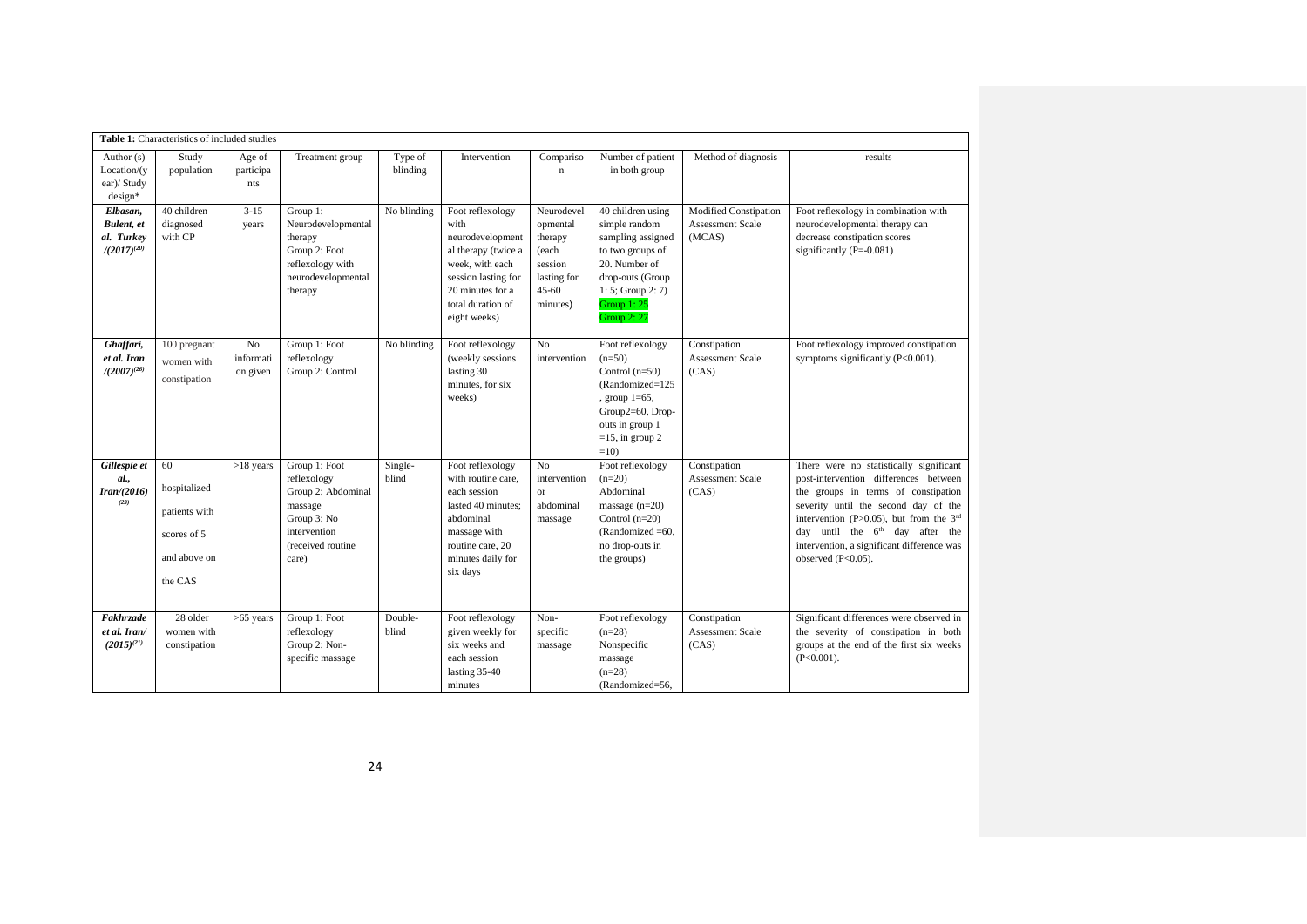|                                                                          |                                                                                       |                   |                                                                                                                                     |                                                 |                                                                                                                                                                                                                                                                                          |                                                                                                                                                       | no drop-outs in<br>the groups)                                                                                                                                                                               |                                                                                                                                                                                                                                                                                                                                    |                                                                                                                                                                                                                                                                                                                                                                                                                                                                                     |
|--------------------------------------------------------------------------|---------------------------------------------------------------------------------------|-------------------|-------------------------------------------------------------------------------------------------------------------------------------|-------------------------------------------------|------------------------------------------------------------------------------------------------------------------------------------------------------------------------------------------------------------------------------------------------------------------------------------------|-------------------------------------------------------------------------------------------------------------------------------------------------------|--------------------------------------------------------------------------------------------------------------------------------------------------------------------------------------------------------------|------------------------------------------------------------------------------------------------------------------------------------------------------------------------------------------------------------------------------------------------------------------------------------------------------------------------------------|-------------------------------------------------------------------------------------------------------------------------------------------------------------------------------------------------------------------------------------------------------------------------------------------------------------------------------------------------------------------------------------------------------------------------------------------------------------------------------------|
| Canbulat<br>Sahiner, et<br>al.<br>Turkey/<br>$(2017)^{(22)}$             | 37 children<br>with<br>functional<br>constipation                                     | 3-6 years         | Group 1: Foot<br>reflexology and<br>toilet/diet/<br>motivation training<br>Group 2: Toilet/diet/<br>motivation training             | No blinding                                     | Each child<br>received 10-min<br>foot massage for<br>five days a week,<br>and<br>toilet/diet/motivati<br>on training was<br>given to their<br>parents for 30 min<br>once a week for a<br>period of four<br>weeks                                                                         | Toilet/diet/<br>motivation<br>training                                                                                                                | Received<br>reflexology and<br>toilet/diet/<br>motivation<br>training $(n=20)$ ,<br>toilet/diet/<br>motivation<br>training $(n=20)$<br>(Randomized=37,<br>Drop-outs in<br>group $1 = 3$ , in<br>$group 2=0)$ | A two-part<br>questionnaire<br>consisting of 23<br>questions. A table was<br>included in the second<br>part of the<br>questionnaire, in<br>which the defecation<br>frequency and quality<br>were recorded. The<br>status of the child was<br>recorded in this table<br>at the end of each<br>week.                                 | No significant differences were detected<br>between the intervention and control<br>groups in terms of constipation<br>frequency $(P>0.05)$ ; stool frequency<br>increased in both groups from the second<br>week onwards. Stool consistency<br>improved as of the second week. There<br>difference between the<br>a<br>was<br>intervention and control groups (P =<br>.032) in the following weeks, but it never<br>reached the level of statistical<br>significance $(P>0.05)$ ". |
| Gordon,<br><b>Jeanette</b><br><b>Susan</b><br>$U\ K$<br>$/(2007)^{(24)}$ | 184 Children<br>diagnosed<br>with chronic<br>idiopathic<br>(functional)               | $1 - 12$<br>years | Group 1: Control-<br>Routine care only<br>Group 2: Foot<br>$massage + routine$<br>care<br>Group 3:<br>Reflexology +<br>routine care | Single<br>blind<br>(assessor<br>was<br>blinded) | The<br>parents/caregivers<br>were taught<br>simple foot<br>massage and<br>reflexology<br>techniques by the<br>nurse to use daily<br>on the patient                                                                                                                                       | Standard<br>care                                                                                                                                      | Group 1: 59<br>Group 2: 59<br>Group 3: 66<br>(Randomized=184<br>, Drop-outs in<br>group $1 = 2$ , group<br>$2 = 4$<br>Group $3 = 2$ )                                                                        | The number of<br>complete bowel<br>movements per four-<br>week period was<br>recorded in the forms<br>as a four-week diary.<br>The Bristol Stool<br>Chart was used to help<br>record the bowel<br>movements.                                                                                                                       | Reflexology<br>improved<br>the<br>total<br>constipation score, bowel movement<br>frequency<br>and<br>general<br>health<br>significantly after 12 weeks of the<br>intervention (P=0.047). Reflexology and<br>massage improved the constipation score<br>significantly, but not the bowel<br>movement frequency (P=0.063).                                                                                                                                                            |
| Tovey, P<br>UK/<br>$(2002)^{(25)}$                                       | 34 patients<br>with IBS<br>based on the<br>Rome Criteria<br>(28 women<br>and six men) | 19-72<br>years    | Group 1:<br>Reflexology<br>Group 2: Non-<br>specific massage                                                                        | Single-<br>blind                                | Intervention<br>consisted of six<br>(four weekly and<br>two fortnightly)<br>30-min sessions.<br>IBS symptoms<br>were completed<br>two weeks before<br>the first session,<br>during the<br>intervention, two<br>weeks after and<br>again two weeks<br>later at the first<br>follow-up and | Control<br>$(non-$<br>specific<br>massage)<br>group<br>exposed to<br>exactly the<br>same<br>number of<br>sessions as<br>the<br>experiment<br>al group | Foot reflexology<br>$(n=19)$<br>Control<br>(nonspecific<br>massage; $n=15$ )<br>(Randomized=34,<br>drop-outs in group<br>$1 = 0$ , in group 2<br>$=0$ )                                                      | IBS symptoms were<br>assessed daily on a<br>five-point $(0 to 4)$<br>scale. The forms were<br>completed by all the<br>participants two weeks<br>before the first session.<br>during the<br>intervention, two<br>weeks after the<br>intervention and again<br>two weeks later at the<br>first follow-up and<br>finally three months | There was no evidence of any<br>differences between the groups<br>$(P=0.47)$ .                                                                                                                                                                                                                                                                                                                                                                                                      |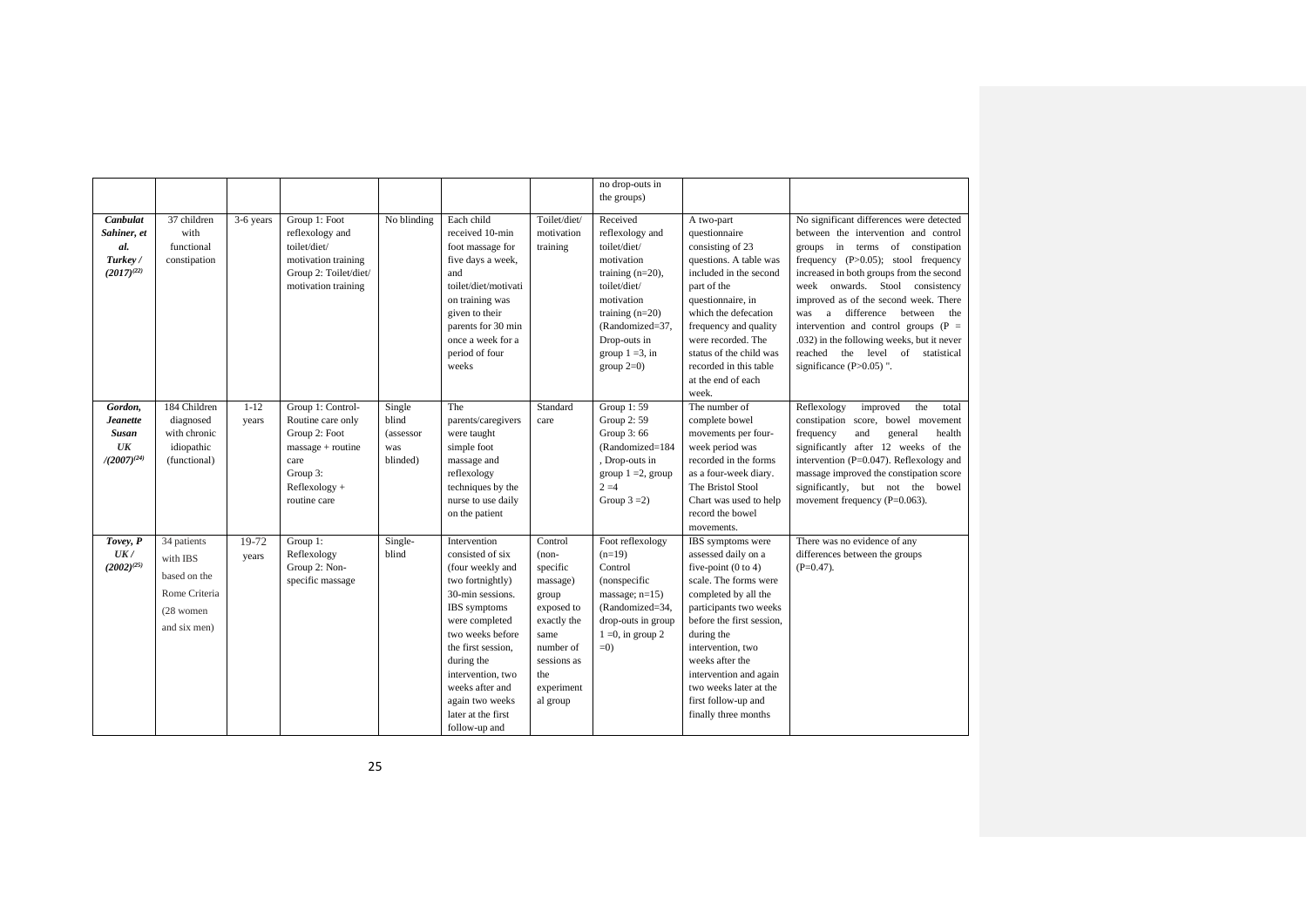|                               |  |  |  |  | finally three       |  | after the last session at |  |
|-------------------------------|--|--|--|--|---------------------|--|---------------------------|--|
|                               |  |  |  |  | months after the    |  | the second follow-up.     |  |
|                               |  |  |  |  | last session at the |  |                           |  |
|                               |  |  |  |  | second follow-up    |  |                           |  |
| * Randomized Controlled Trial |  |  |  |  |                     |  |                           |  |